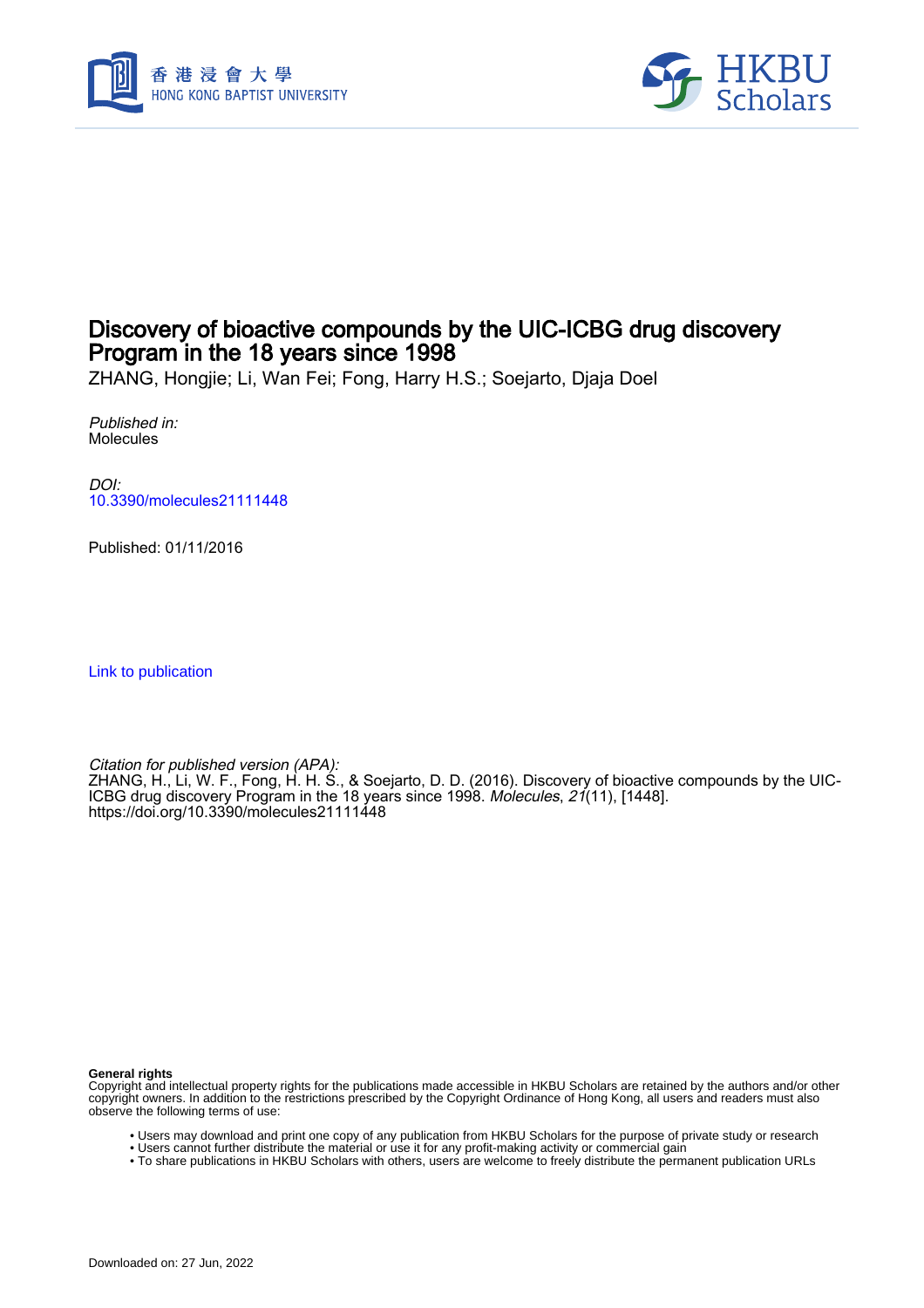

*Review*

# **Discovery of Bioactive Compounds by the UIC-ICBG Drug Discovery Program in the 18 Years Since 1998**

## **Hong-Jie Zhang 1,\* ,†, Wan-Fei Li 1,†, Harry H. S. Fong <sup>2</sup> and Djaja Doel Soejarto <sup>2</sup>**

- <sup>1</sup> School of Chinese Medicine, Hong Kong Baptist University, Hong Kong SAR, China; wanfeier@live.cn<br><sup>2</sup> Department of Medicinal Chamicture and Pharmaceae Scallage of Pharmaceae
- <sup>2</sup> Department of Medicinal Chemistry and Pharmacognosy, College of Pharmacy, University of Illinois at Chicago, 833 South Wood Street, Chicago, IL 60612, USA; hfong@uic.edu (H.H.S.F.); dds@uic.edu (D.D.S.)
- **\*** Correspondence: zhanghj@hkbu.edu.hk; Tel.: +852-3411-2956
- † These authors contributed equally to this work.

#### Academic Editor: Josef Jampilek

Received: 30 September 2016; Accepted: 25 October 2016; Published: 31 October 2016

**Abstract:** The International Cooperative Biodiversity Groups (ICBG) Program based at the University of Illinois at Chicago (UIC) is a program aimed to address the interdependent issues of inventory and conservation of biodiversity, drug discovery and sustained economic growth in both developing and developed countries. It is an interdisciplinary program involving the extensive synergies and collaborative efforts of botanists, chemists and biologists in the countries of Vietnam, Laos and the USA. The UIC-ICBG drug discovery efforts over the past 18 years have resulted in the collection of a cumulative total of more than 5500 plant samples (representing more than 2000 species), that were evaluated for their potential biological effects against cancer, HIV, bird flu, tuberculosis and malaria. The bioassay-guided fractionation and separation of the bioactive plant leads resulted in the isolation of approximately 300 compounds of varying degrees of structural complexity and/or biological activity. The present paper summarizes the significant drug discovery achievements made by the UIC-ICBG team of multidisciplinary collaborators in the project over the period of 1998–2012 and the projects carried on in the subsequent years by involving the researchers in Hong Kong.

**Keywords:** UIC-ICBG; bioactive compounds; drug discovery; cancer; HIV; tuberculosis; malaria

#### **1. Introduction**

Natural products have been a rich source for the discovery of therapeutic agents throughout the ages [1]. In contrast to the research philosophies of yesteryears, the research approach of the current project is based on the recognition that the potential for achievements and rewards is much greater when the process involves a collaboration among scientists in the countries rich in advanced biotechnology and the countries rich in biodiversity of natural resources. The ICBG (International Cooperative Biodiversity Groups) program was initiated in 1992 by the FIC (Fogarty International Center) of NIH (United States National Institutes of Health), NSF (National Science Foundation) and USDA (United States Department of Agriculture) [2], with the aims of fostering the cooperation between the industrialized countries and the nations of the developing world, to pursue the common goals of biodiversity conservation, drug discovery, and promoting economic growth of developing countries [2,3]. In response to the 1997 Request for Application (RFA: TW-98-001), a proposal with Dr. Djaja Doel D. Soejarto as PI (project leader) was put forward to establish and implement an ICBG project based at UIC (University of Illinois at Chicago) [4,5]. This ICBG project is known as "Studies on Biodiversity of Vietnam and Laos", or UIC-ICBG in abbreviation, had been funded continuously by FIC from 1998 to 2012. Further, the legacies of the project have been carried on through the subsequent collaborative efforts involving researchers in Hong Kong.

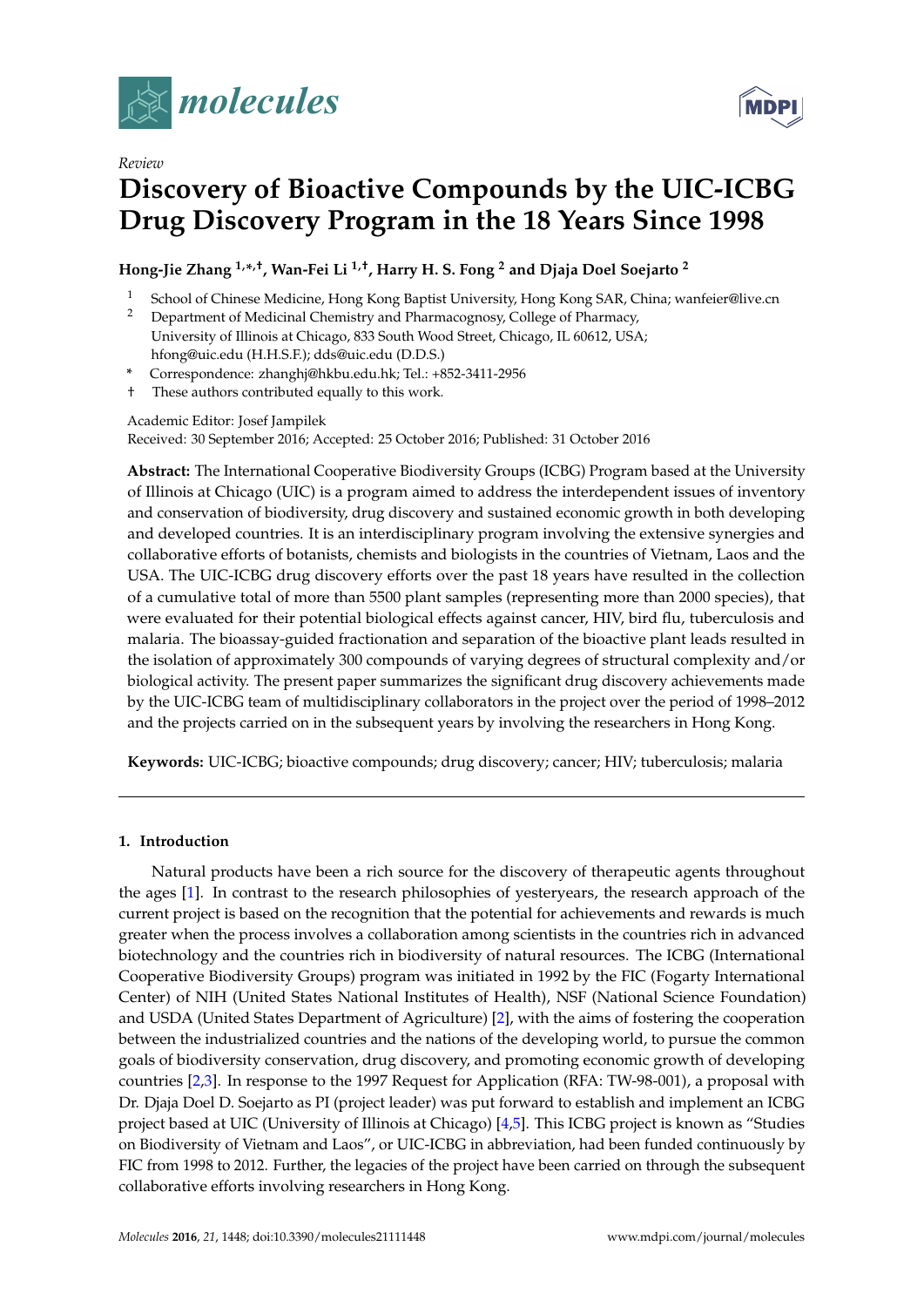The objectives of this ICBG program included: (i) integrated effort of biodiversity inventory and conservation at Cuc Phuong National Park (CPNP) in Vietnam, that will include the preparation of a Manual for taxonomic identification of the flowering plants in the park, the establishment of a Threatened Plants Rescue Center, the implementation of a conservation education program, and the transfer of GIS-based biodiversity assessment technology to Vietnam; (ii) integrated study of medicinal plants of Laos through the strengthening of the Lao Medicinal Plant Database and through a comparative ethnobotany mapping project in selected ecogeographic zones in Laos; (iii) collection of plant samples at CPNP and in Laos as an integral part of the UIC-ICBG drug discovery effort; (iv) drug discovery and development of anti-HIV, anti-bird flu, anti-malaria, anti-TB , and cancer chemoptherapeutic and chemopreventive agents from plants of Vietnam and Laos; (v) setting up the infrastructure and the human resource for the preservation of traditional knowledge in the uses of plants in primary health care of local communities through the establishment of new and the upgrading of existing ethnomedical gardens; and, lastly; (vi) strengthening the capacity (institutional infrastructure and human resources) of host institutions in Vietnam and Laos, in higher level of expertise, to undertake research in biodiversity study and conservation, ethnobotany, and plant-based drug discovery far into the future, beyond ICBG.

More than 60 scientists and scholars in different disciplines of the life sciences have participated in the project, and the program has supported eight Master or Ph.D. degree students. Approximately 5500 plant samples including about 1100 ethnobotany based samples were collected from Vietnam and Laos [2,4–6].

The drug discovery program encompassed biological evaluation and phytochemical study of the plant extracts is one of the main components of the ICBG project based at the UIC. The candidate plants were selected for collection based on two approaches [2]. One is a biodiversity-based collection of plant samples, also referred as a "random" collection, with a goal to maximize the taxonomic diversity. The other one is an ethnobotany-based approach, whereby plants were collected based on the historical use of medicinal plants, especially those which have been used for the target diseases of the ICBG program [6]. Of the cumulative total of more than 5500 plant samples (representing more than 2000 species) that were collected in the two countries, 1901 have been evaluated for anti-HIV, 704 for cancer chemoprevention (i.e., quinone reductase, Cox-1, Cox-2, aromatase, luciferase-ARE and luciferase NF-κB), 2786 for cytotoxicity, 1848 for HL-60 differentiation, 2268 for antimalarial, and 2066 for anti-TB (tuberculosis) activities. More recently, a new viral entry inhibition assay was introduced for the evaluation of anti-bird flu and anti-HIV effects. Using this evaluation system, the 1859 previously untested plant extracts were evaluated, leading to the identification of six anti-bird flu and 11 anti-HIV plant leads [7]. One of the anti-HIV plant extracts, *Justicia gendarussa* showed potent inhibition activity against viral entry with an  $IC_{50}$  value of 0.04  $\mu$ g/mL [8].

Of particular relevance to this review concerns the record of the bioassay-guided natural products chemistry accomplishments achieved in the UIC-ICBG project. Since the projects' inception in 1998, we have isolated approximately 300 compounds of varying degrees of structural complexity, novelty and/or biological activity (anti-HIV, anti-malaria, anti-TB, or anticancer) from more than 30 active plant leads at UIC. The isolates include a series of anti-HIV and anticancer phytochemicals belonging to two new and one little known carbon skeletons, as well as potent antimalarial agents. The bioactive and/or novel isolates obtained are described below.

#### **2. Active Agents**

Natural products have long been the main resource in the search for potential lead compounds for the development of a large variety of therapeutic drugs including anticancer and antiviral agents [1]. One of the research missions of the UIC-ICBG was to discover new/novel molecules from tropical plant materials. The discovered bioactive compounds may serve as promising leads for future drug development. During the project, the plant extracts, the separated fractions, the purified compounds, and the synthesized derivatives were subjected to bioactivity evaluation in various in vitro assays.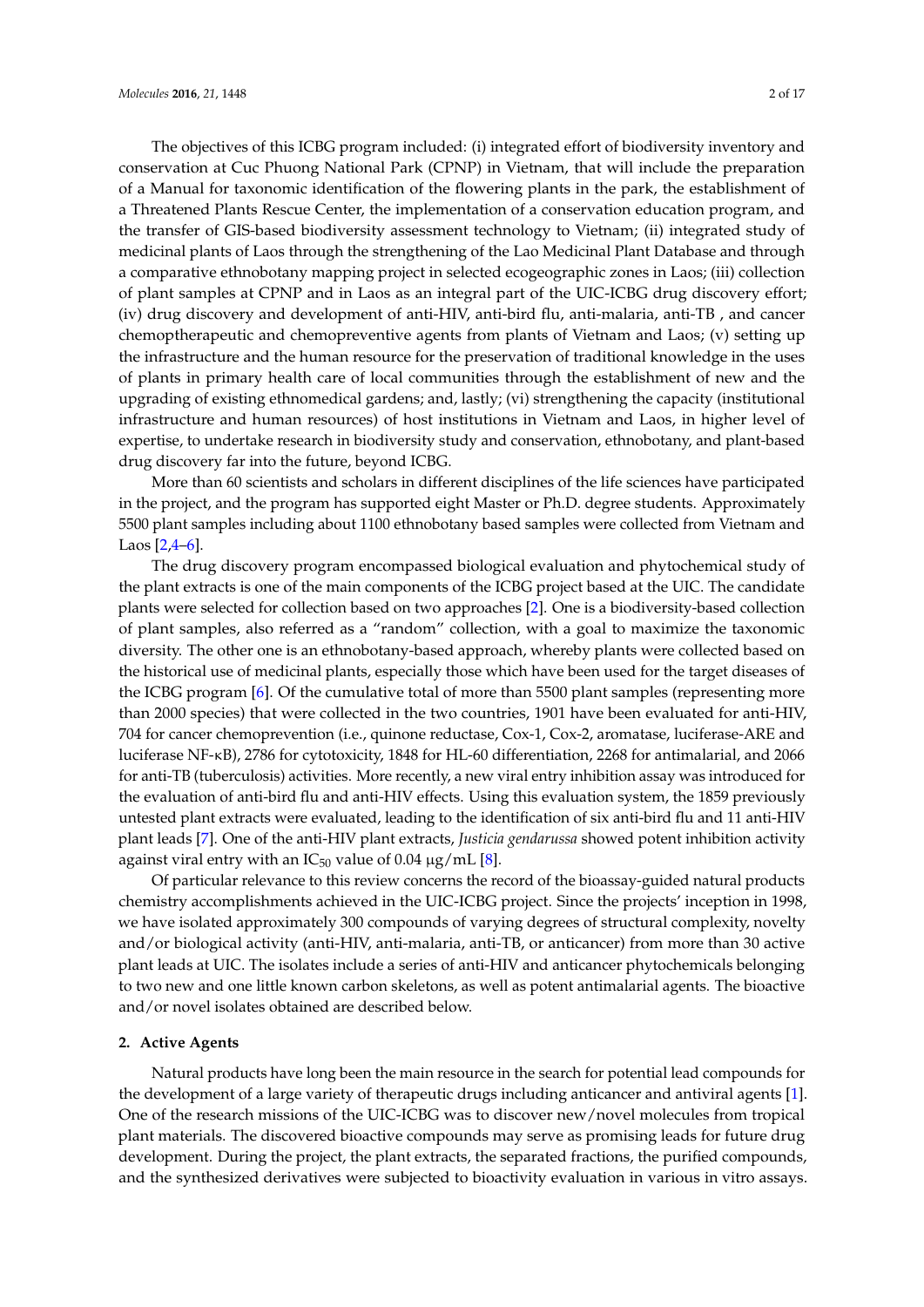The disease targets of this drug discovery program mainly focused on the search for therapeutic agents that targeted cancer, HIV (human immunodeficiency virus), TB and malaria.

#### *2.1. Anticancer Active Agents*

A specific goal of the UIC-ICBG program is to discover potential antitumor candidates. In accordance with this widely-held program, from a total of 2786 extracts of terrestrial plants collected in Vietnam and Laos evaluated for cytotoxic activity in a panel of cell lines consisting of KB (human cervial carcinoma, a Hela derivative previously referred to as oral epidermis), Col-2 (human colon carcinoma), LNCaP (hormone-dependent human prostate cancer), Lu-1 (human lung cancer), MCF-7 (human breast carcinoma), hTERT (human telomerase reverse transcriptase immortalized), and HUVEC (primary human umbilical vein endothelial) cells, 327 samples were deemed active in the initial screen. Subsequent chemical study of 22 rank ordered plant extracts derived from 17 species led to the isolation of 32 active compounds including 15 new molecules (Figure 1 and Table 1) [9–11]. Among these active compounds, members of a rare C18 carbon compounds (**1**–**22**), designated as "miliusanes", were of special interest. The anticancer activity of the miliusanes has been evaluated in the murine hollow-fiber in vivo assay, and three miliusanes (**1**–**3**) were further evaluated in the 60-cell line system by the National Cancer Institute (NIH, USA).

Among the selected plant samples for drug discovery phytochemical study, a dichloromethane extract of *Miliusa sinensis* Finet & Gagnep. (Annonaceae) collected in the Cuc Phuong National Park (Nho Quan District, Ninh Binh Province, Vietnam) exhibited cytotoxicity against KB cells with an IC<sub>50</sub> value (concentration required to inhibit cell growth by 50%) of 2.0  $\mu$ g/mL during initial bioassay [9]. The Bioassay-guided fractionation of the leaves, twigs and flowers of *M. sinensis* led to the isolation of a cluster of novel anticancer agents belonging to a rare skeletal group of C-18 terpenes (miliusanes). Of the 22 miliusane isolates, 20 are new molecules. Nine of these compounds (**1**–**3**, **5**, **8**, **9**, **18**, **20** and **21**) demonstrated significant cytotoxic activity in a panel of cell lines [9]. It has been noted that the presence of different functional groups significantly affected the cytotoxicity of this group of compounds (miliusanes I (**3**) vs. V (**7**)). Cytotoxic potency was also affected markedly by configurational differences in the functional groups (miliusanes I (**3**) vs. miliusanes III (**5**) vs. IV (**6**)). The epimers of 4β-hydroxyl group showed much better cell killing activity than their respective 4α-epimers. Interestingly, the investigators have observed that the cytotoxicity was not reduced to any extent when the γ-lactone ring was opened (miliusanes XVIII (**20**) and XIX (**21**)). In an attempt to improve the bioactivity of the miliusanes, 42 derivatives were prepared by esterification of the C-5 hydroxyl group of **1**. Although only a few of the derivatives showed equivalent or slightly better cytotoxicity, the derived methoxyacetyl-miliusol did demonstrate selectivity in a panel of cancer cell lines. MCF-7 was observed to be 9–15 times more susceptible to methoxyacetyl-miliusol (**23**) than the other four cell lines [9].

*Asparagus cochinchinensis* (Lourerio) Merrill (Asparagaceae) has long been used to treat chronic fever in Laos, China and Korea [10,12]. Bioassay-directed fractionation of the dried roots of *A. cochinchinensis* led to the isolation of five new (**24**–**27** and **29**) and five known compounds (**28** and **30**–**33**). Among the isolates, compounds (**24**, **29** and **31**) demonstrated moderate cytotoxicity against KB, Col-2, LNCaP, Lu-1, and HUVEC cell lines, with  $IC_{50}$  values ranging from 4 to 12 µg/mL (4–58 µM), while compounds **25**, **27** and **28** showed cytotoxicity toward KB cells only.

*Bursera tonkinensis* Guillaum. (Burseraceae) is another plant that showed cytotoxic potential in the UIC-ICBG program. The CH2Cl<sup>2</sup> extract from the roots of *B. tonkinensis* collected in Cuc Phuong National Park exhibited cytotoxicity against KB cells with an  $IC_{50}$  value of 4.1  $\mu$ g/mL. As a result of a phytochemical study, 12 compounds were isolated from the roots of *B. tonkinensis*, including burselignan, bursephenylpropane, and burseneolignan [11]. Among the isolates, 4'-demethyldesoxypodophyllotoxin (34) showed potent cytotoxic activity against KB, Col-2 and LNCaP cell lines with  $IC_{50}$  values of around 10 ng/mL [11].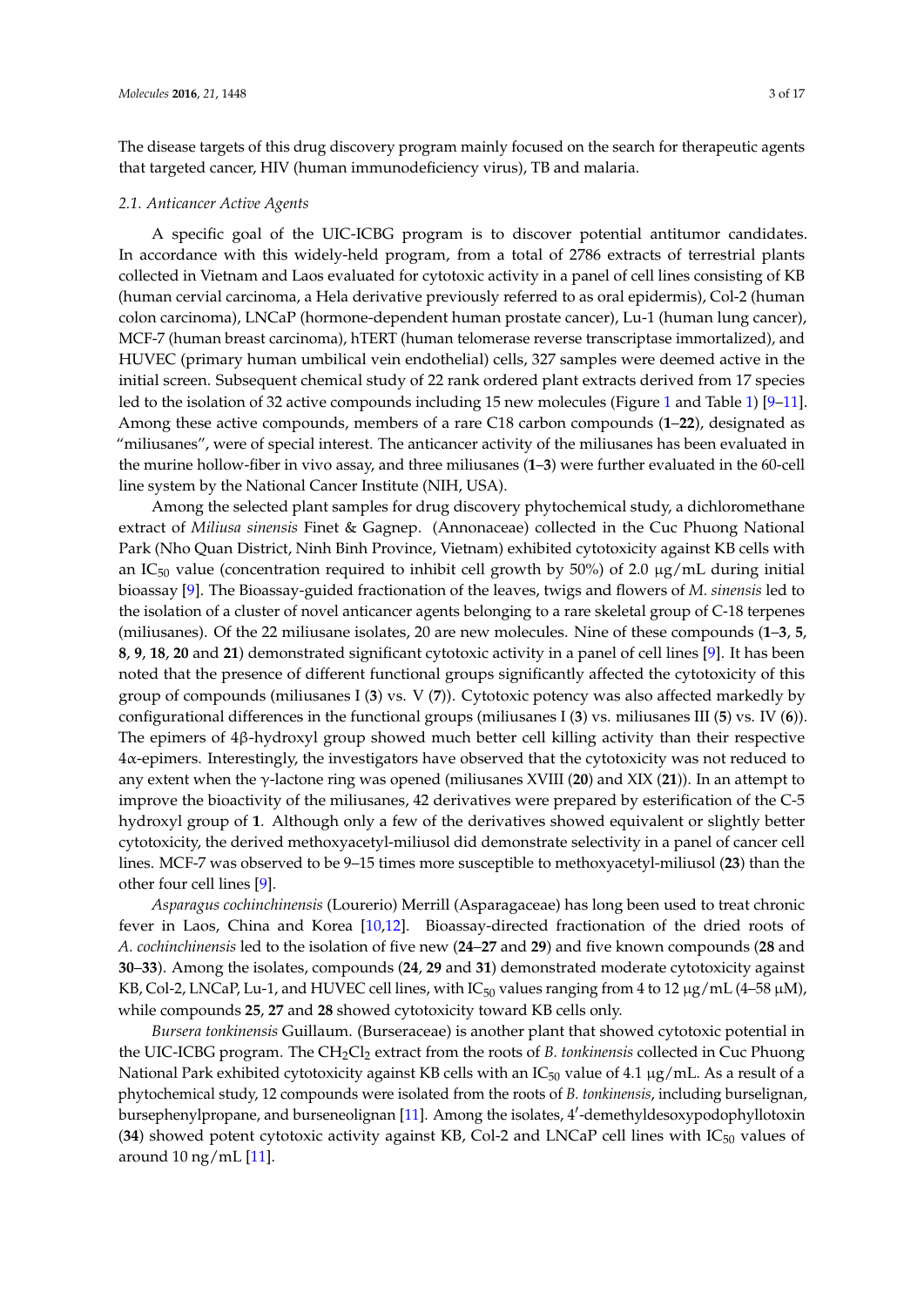| No.            | <b>Compound Name</b>                      | Bioactivity: $IC_{50} (\mu M)$ |                          |         |              |                          | <b>Plant Origin</b>      | Ref.                      |        |
|----------------|-------------------------------------------|--------------------------------|--------------------------|---------|--------------|--------------------------|--------------------------|---------------------------|--------|
|                |                                           | <b>KB</b>                      | $Lu-1$                   | $Col-2$ | <b>LNCaP</b> | MCF-7                    | <b>HUVEC</b>             |                           |        |
| $\mathbf{1}$   | Miliusol                                  | 1.2                            | 1.6                      | 1.4     | 1.8          | 3.1                      | 1.3                      | Mliusa sinensis           | $[9]$  |
| $\overline{2}$ | Miliusate                                 | 1.2                            | 2.0                      | 1.6     | 3.2          | 3.6                      | 2.9                      | M. sinensis               | $[9]$  |
| 3              | Miliusane I                               | 1.4                            | 2.9                      | 2.9     | 5.1          | 2.2                      | 1.8                      | M. sinensis               | $[9]$  |
| 4              | Miliusane II                              | 5.5                            | 5.8                      | 9.4     | 19.6         | 21.3                     | 6.6                      | M. sinensis               | $[9]$  |
| 5              | Miliusane III                             | 1.2                            | 4.8                      | 4.3     | 5.1          | 2.6                      |                          | M. sinensis               | $[9]$  |
| 6              | Miliusane IV                              | 32.2                           | 60.4                     | 38.5    | >62.0        | 15.8                     |                          | M. sinensis               | $[9]$  |
| 7              | Miliusane V                               | >55.0                          | >55.0                    | >55.0   | >55.0        | >55.0                    |                          | M. sinensis               | $[9]$  |
| 8              | Miliusane VI                              | 4.0                            | 6.6                      | 4.2     | 5.3          | 4.8                      |                          | M. sinensis               | $[9]$  |
| 9              | Miliusane VII                             | 5.8                            | 6.2                      | 3.7     | 5.8          | 6.1                      | $\overline{\phantom{a}}$ | M. sinensis               | $[9]$  |
| 10             | Miliusane VIII                            | 47.4                           | 63.6                     | 33.4    | 43.4         | 26.4                     | >10.9                    | M. sinensis               | $[9]$  |
| 11             | Miliusane IX                              | >57.4                          | >57.4                    | 46.0    | >57.4        | 52.6                     |                          | M. sinensis               | $[9]$  |
| 12/13          | Miliusane $X/XI$                          | 5.2                            | 21.4                     | 8.0     | 29.6         | 5.0                      |                          | M. sinensis               | $[9]$  |
| 14/15          | Miliusane XII/XIII                        | 55.0                           | 9.3                      | 13.4    | 51.8         | 12.2                     |                          | M. sinensis               | $[9]$  |
| 16/17          | Miliusane XIV/XV                          | 5.3                            | 7.5                      | 5.4     | 27.6         | 10.1                     |                          | M. sinensis               | $[9]$  |
| 18             | Miliusane XVI                             | 6.1                            | 19.9                     | 3.9     | 6.1          | 6.4                      |                          | M. sinensis               | $[9]$  |
| 19             | Miliusane XVII                            | 6.7                            | 14.9                     | 9.5     | 24.0         | 11.0                     |                          | M. sinensis               | $[9]$  |
| 20             | Miliusane XVIII                           | 3.1                            | 1.8                      | 2.3     | 2.4          | 3.0                      |                          | M. sinensis               | $[9]$  |
| 21             | Miliusane XIX                             | 2.6                            | 1.8                      | 2.0     | 1.7          | 2.3                      |                          | M. sinensis               | $[9]$  |
| 22             | Miliusane XX                              | >59.0                          | >59.0                    | >59.0   | >59.0        | >59.0                    |                          | M. sinensis               | $[9]$  |
| 23             | Methoxyacetylmiliusol                     | 16.4                           | 25.3                     | 15.6    | >26.6        | 1.70                     |                          |                           | $[9]$  |
| 24             | Asparacoside                              | $4.8\,$                        | 4.2                      | 5.4     | 10.1         | $\overline{a}$           | 4.1                      | Asparagus cochinchinensis | $[10]$ |
| 25             | Asparacosins A                            | 24.1                           | >45.0                    | >45.0   | >45.0        | $\overline{\phantom{a}}$ | >45.0                    | A. cochinchinensis        | $[10]$ |
| 26             | Asparacosins B                            | >39.6                          | >39.6                    | >39.6   | >39.6        | $\overline{\phantom{a}}$ | >39.6                    | A. cochinchinensis        | $[10]$ |
| 27             | 3"-methoxyasparenydiol                    | 40.5                           | 66.5                     | >67.5   | >67.5        | $\overline{\phantom{a}}$ | >67.5                    | A. cochinchinensis        | $[10]$ |
| 28             | Asparenydiol                              | 8.5                            | 70.1                     | >75.1   | >75.1        | $\overline{\phantom{a}}$ | >75.1                    | A. cochinchinensis        | $[10]$ |
| 29             | 3'-hydroxy-4'-methoxy-4'-dehydroxynyasol  | 31.9                           | 25.5                     | 41.4    | 41.1         | $\overline{\phantom{a}}$ | 58.1                     | A. cochinchinensis        | $[10]$ |
| 30             | <b>Nyasol</b>                             | >79.3                          | >79.3                    | >79.3   | >79.3        | $\overline{\phantom{a}}$ | >79.3                    | A. cochinchinensis        | [10]   |
| 31             | 3"-methoxynyasol                          | 31.9                           | 15.9                     | 22.3    | 23.4         |                          | 23.7                     | A. cochinchinensis        | $[10]$ |
| 32             | 1,3-bis-di-p-hydroxyphenyl-4-penten-1-one | >74.5                          | >74.5                    | >74.5   | >74.5        | $\overline{\phantom{a}}$ | >74.5                    | A. cochinchinensis        | $[10]$ |
| 33             | trans-coniferyl alcohol                   | >109.9                         | >109.9                   | >109.9  | >109.9       |                          | >109.9                   | A. cochinchinensis        | $[10]$ |
| 34             | 4'-demethyldesoxypodophyllotoxin          | 0.05                           | $\overline{\phantom{a}}$ | 0.06    | 0.03         |                          |                          | Bursera tonkinensis       | $[11]$ |
|                | vinblastine                               | 0.00037                        | 0.11                     | 0.0043  | 0.00061      | 0.0026                   |                          |                           |        |

**Table 1.** The cell killing activity of compounds **1**–**34**.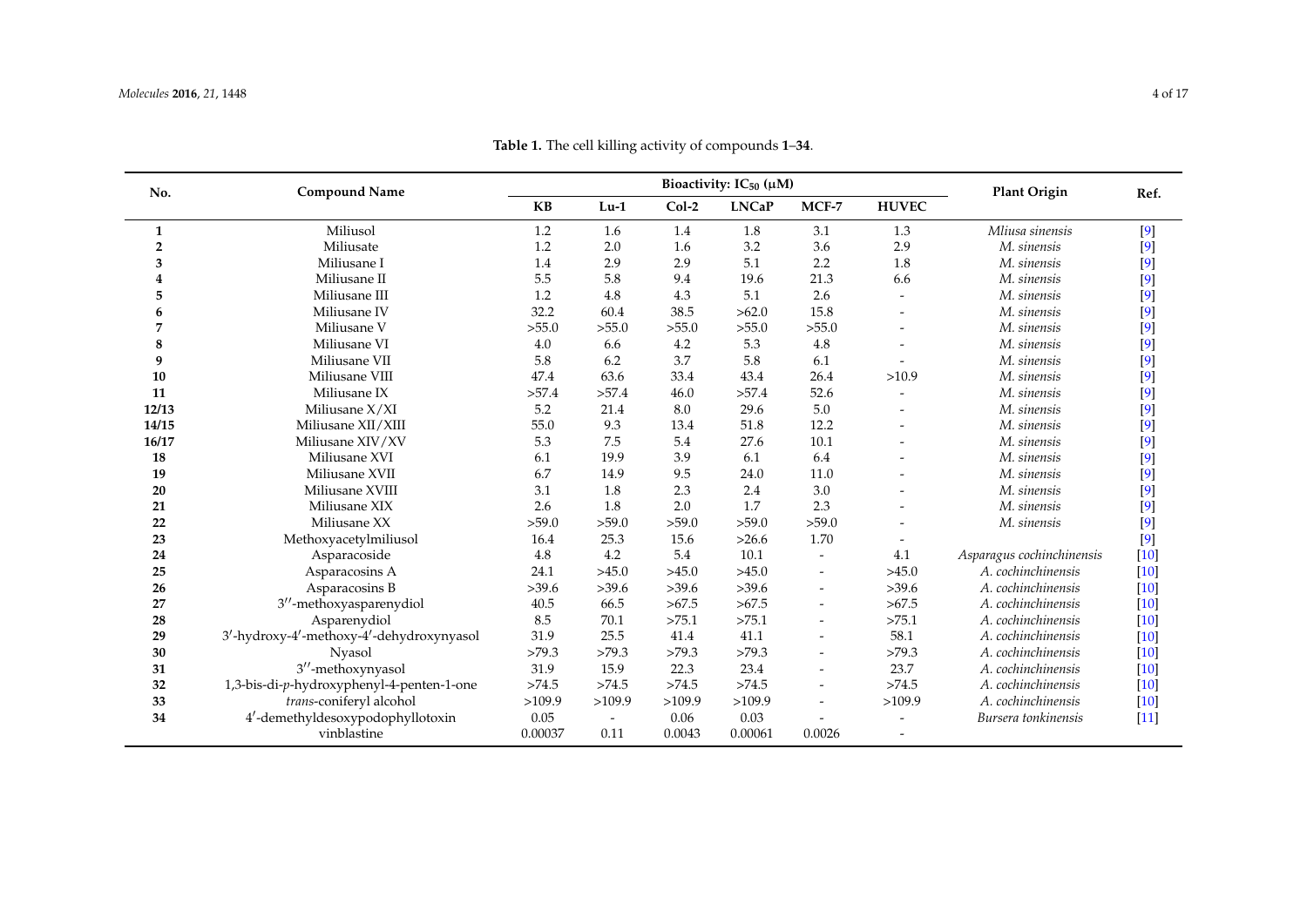

**Figure 1.** *Cont.* **Figure 1.** *Cont.*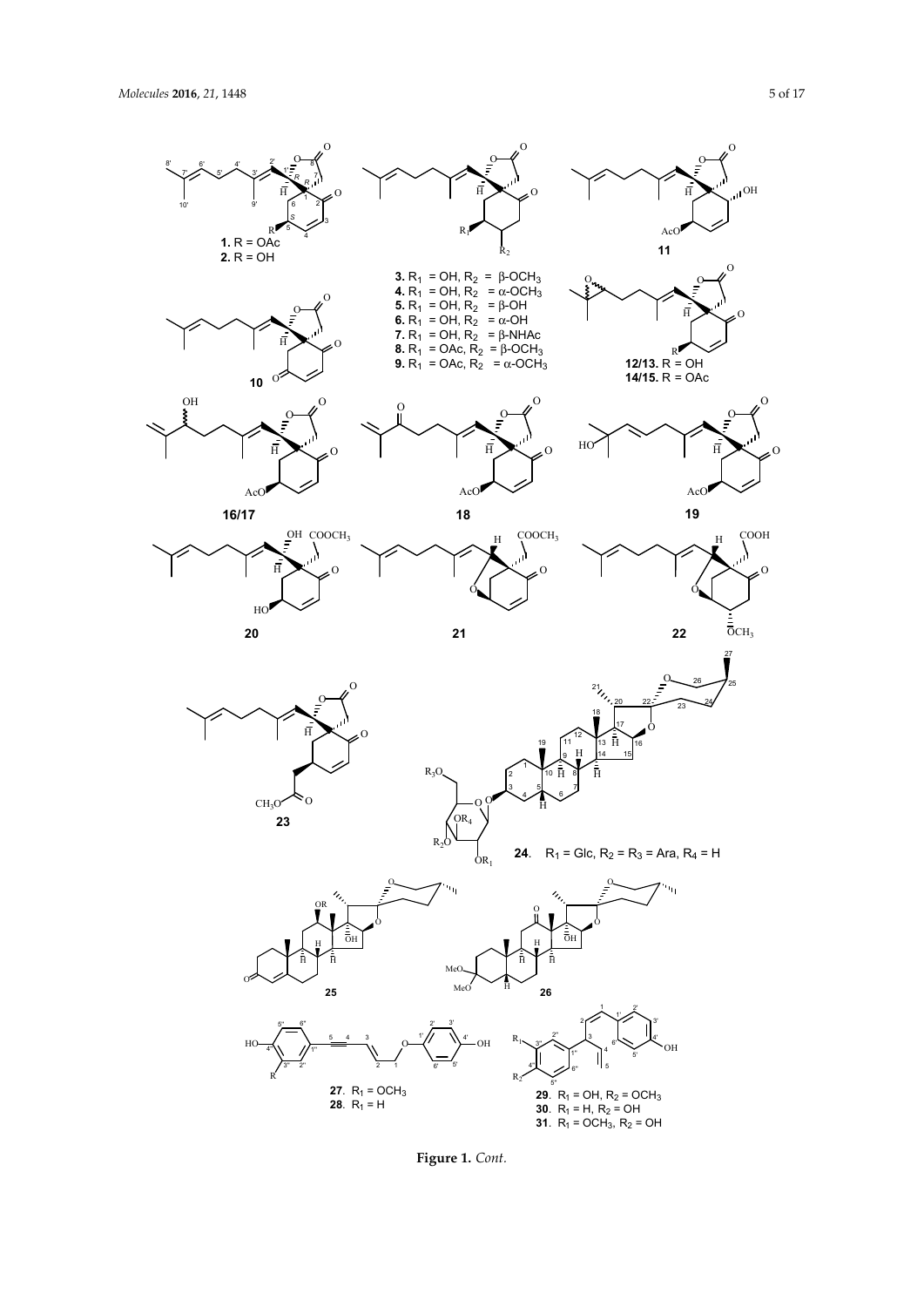

**Figure 1.** The chemical structures of compounds **1**–**34**. **Figure 1.** The chemical structures of compounds **1**–**34**.

### *2.2. Anti-HIV Active Agents 2.2. Anti-HIV Active Agents*

Another goal of the UIC-ICBG program is to discover new/novel compounds against HIV. Two protocols were performed to evaluate the anti-HIV activity. The first one was quantitated using GFP (green fluorescent protein) reporter cell lines HOG.R5 [13]. Briefly, a reporter cell line for quantitating HIV-1 replication was developed using HOS (human osteosarcoma) cells rendered  $\frac{1}{100}$  infection by the transfection by the transfection of  $\frac{1}{100}$  and  $\frac{1}{100}$  correction  $\frac{1}{100}$  in  $\frac{1}{100}$  in  $\frac{1}{100}$ susceptible to HIV-1 infection by the transfection of genes for CD4 and CCR5, the co-receptor utilized by<br> $\Gamma$ Birds" evaluation system, a more concise, safe and efficient assay to identify anti-flu (entry) and anti-macrophage-tropic (R5) HIV-1 isolates. The other protocol used was so-called "One-Stone-Two-Birds" evaluation system, a more concise, safe and efficient assay to identify anti-flu (entry) and anti-HIV (replication) activities [7].  $\,$  A total of 1901 plant extracts has been screened using the  $HOG.R5$ reporter cell line, and an additional 1859 extracts were evaluated in the antiviral entry assay system ("One-Stone-Two-Birds" evaluation system) for anti-HIV activity. Chemical study of 32 prioritized active extracts led to the isolation of 42 bioactive compounds (Table 2 and Figure 2) including 24 new molecules [14–22].

| No.   | <b>Compound Name</b>                                                      | $IC_{50}$ ( $\mu$ M)       | SI <sup>a</sup> | Plant Origin        | Ref.   |
|-------|---------------------------------------------------------------------------|----------------------------|-----------------|---------------------|--------|
| 35    | Litseaverticillol A                                                       | 21.4                       | 2.6             | Litsea verticillata | $[14]$ |
| 36    | Litseaverticillol B                                                       | $8.5 - 2.8$                | $2.8 - 1.9$     | L. verticillata     | $[15]$ |
| 37    | Litseaverticillol C                                                       | 30.3                       | 2.4             | L. verticillata     | $[15]$ |
| 38    | Litseaverticillol D                                                       | 57.6                       | >1.0            | L. verticillata     | $[15]$ |
| 39    | Litseaverticillol E                                                       | 16.0                       | 3.1             | L. verticillata     | $[15]$ |
| 40/41 | Litseaverticillol F/G                                                     | 45.2                       | 1.7             | L. verticillata     | $[15]$ |
| 42    | Litseaverticillol H                                                       | Toxic                      |                 | L. verticillata     | $[15]$ |
| 43/44 | Litseaverticillol L/M                                                     | 49.6                       | NT <sup>b</sup> | L. verticillata     | $[20]$ |
| 45    | Isolitseane A                                                             | $\overline{\phantom{a}}$   |                 | L. verticillata     | $[17]$ |
| 46    | Isolitseane B                                                             | 38.1                       | 3               | L. verticillata     | $[17]$ |
| 47    | Isolitseane C                                                             |                            |                 | L. verticillata     | $[17]$ |
| 48    | Verticillatol                                                             | 144.7                      | NT <sup>b</sup> | L. verticillata     | $[18]$ |
| 49    | Litseagermacrane                                                          | 27.5                       | 2.3             | L. verticillata     | $[15]$ |
| 50    | 5-epieudesm-4(15)-ene-1 $\beta$ ,6 $\beta$ -diol                          | 73.1                       | NT <sup>b</sup> | L. verticillata     | $[15]$ |
| 51    | Litseachromolaevane B                                                     | 119.7                      | NT <sup>b</sup> | L. verticillata     | $[15]$ |
| 52    | Oxyphyllenodiol B                                                         | 54.6                       | NT <sup>b</sup> | L. verticillata     | $[17]$ |
| 53    | 1,2,3,4-tetrahydro-2,5-dimethyl-8-<br>(1-methylethyl)-1,2-naphthalenediol | 91.0                       | NT <sup>b</sup> | L. verticillata     | $[17]$ |
| 54    | (+)-5'-demethoxyepiexcelsin                                               | 42.7                       | 1.4             | L. verticillata     | [18]   |
| 55    | 3-epi-litsenolide D <sub>2</sub>                                          | 9.9                        | $\overline{4}$  | L. verticillata     | $[17]$ |
| 56    | Litseabutenolide                                                          | 40.3                       | NT <sup>b</sup> | L. verticillata     | $[17]$ |
| 57    | 4-hydrixy-2-methylbut-2-enolide                                           | 129.8                      | NT <sup>b</sup> | L. verticillata     | $[17]$ |
| 58    | Hydroxydihydrobovolide                                                    | 122.7                      | NT <sup>b</sup> | L. verticillata     | $[17]$ |
| 59    | Vaticinone                                                                | 15.3                       | 1.4             | Vatica cinerea      | $[19]$ |
|       |                                                                           | 21%                        |                 |                     |        |
| 60    | (23E)-27-nor-3β-hydroxycycloart-<br>23-en-25-one                          | inhibition@<br>$5.9 \mu M$ |                 | V. cinerea          | $[19]$ |
| 61    | (24E)-3-oxo-lanosta-8,24-dien-26-oic acid                                 | 8.6                        | 1.7             | V. cinerea          | $[19]$ |
| 62    | Dammara-20,25-dien-3ß,24-diol                                             | 6.1                        | 2.3             | V. cinerea          | $[19]$ |
| 63    | $(23E)$ -dammara-20,23-dien-3 $\beta$ ,25-diol                            | 22.6                       | 1.3             | V. cinerea          | $[19]$ |
|       |                                                                           | 32.5                       | 1.1             | V. cinerea          | $[19]$ |
| 64    | Betulinic acid                                                            | 3.1                        | 5               | V. cinerea          | $[21]$ |
| 65    | Betulin                                                                   | 13.8                       | 1.4             | V. cinerea          | $[19]$ |

**No. Compound Name IC50 (µM) SI a Plant Origin Ref. Table 2.** The anti-HIV activity of compounds **35**–**76**.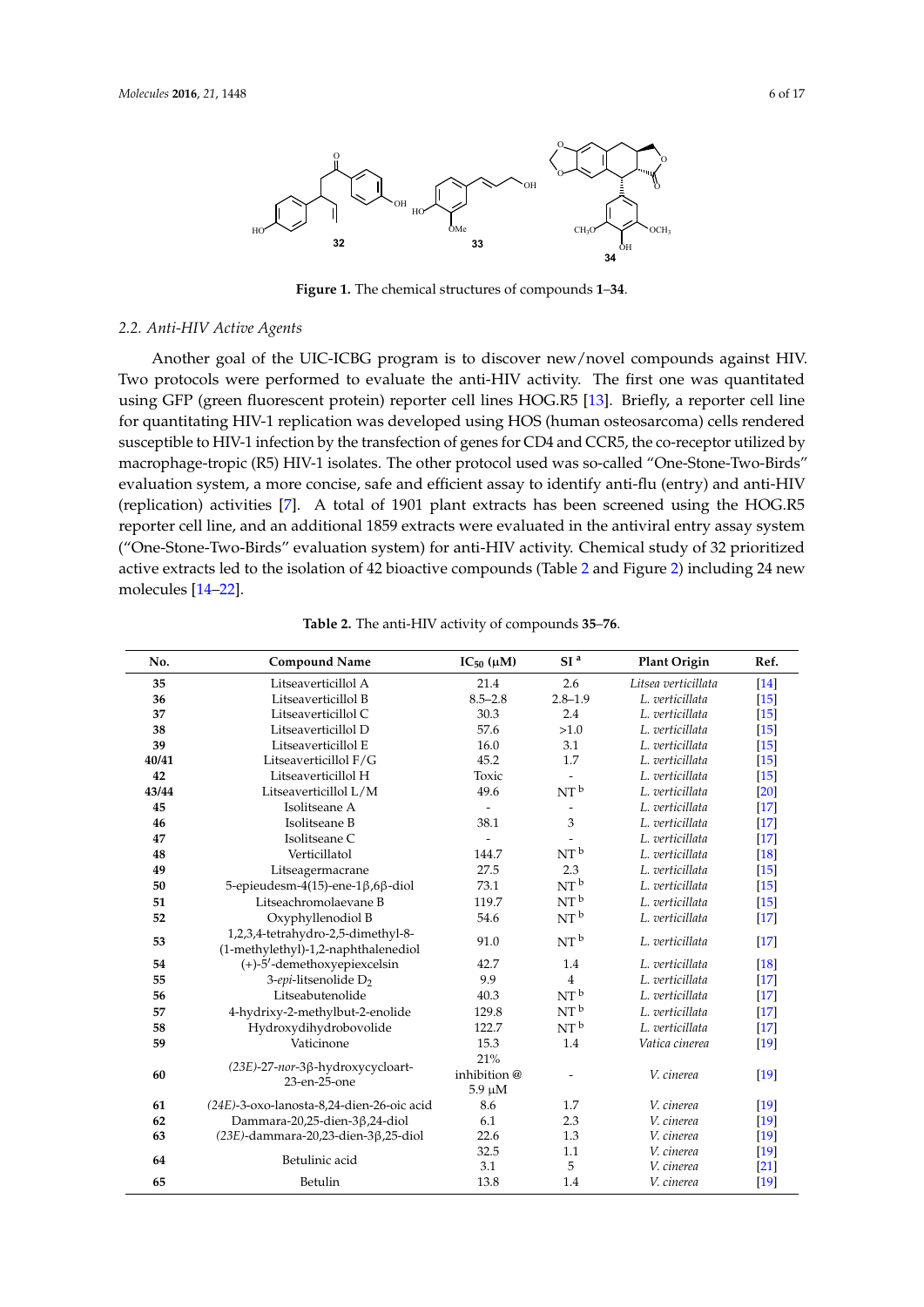| No.                  | <b>Compound Name</b>                                              | $IC_{50}(\mu M)$ | SI <sup>a</sup> | <b>Plant Origin</b> | Ref.   |
|----------------------|-------------------------------------------------------------------|------------------|-----------------|---------------------|--------|
| Betulonic acid<br>66 |                                                                   | 21.4             | 4.9             | V. cinerea          | [19]   |
| 67                   |                                                                   | 14.7             | 1.1             | V. cinerea          | [19]   |
|                      | Ursolic acid                                                      | 14.4             | 1.0             | Strychnos vanprukii | [21]   |
| 68                   | Pheophorbide a                                                    | 2.5              | $>13$           | Vatica cinerea      | [19]   |
| 69                   | 1-hydroxy-cyclocolorenone                                         | 88.0             | NT <sup>b</sup> | V. cinerea          | [19]   |
| 70                   | 3β-O-trans-feruloylbetulinic acid                                 | 5.1              | 3.0             | Strychnos vanprukii | [21]   |
| 71                   | 3β-O-cis-feruloylbetulinic acid                                   | 11.1             | 2.0             | S. vanprukii        | [21]   |
| 72                   | 3β-O-cis-coumaroylbetulinic acid                                  | 8.0              | 2.0             | S. vanprukii        | [21]   |
| 73                   | 3β-O-trans-coumaroylbetulinic acid                                | 5.6              | 3.0             | S. vanprukii        | $[21]$ |
| 74                   | 3-(4-hydroxyphenyl)-1-(2,4,6-<br>trimethoxyphenyl)-2-propen-1-one | <15.2            | >1.6            | Vitex leptobotrys   | [22]   |
| 75                   | Tsugafolin                                                        | 118              |                 | V. leptobotrys      | [22]   |
| 76                   | Alpinetin                                                         | 130              | NT <sup>b</sup> | V. leptobotrys      | [22]   |
|                      | 3TC                                                               | 0.29             |                 |                     |        |

**Table 2.** *Cont.*

<sup>a</sup> SI = selectivity index =  $CC_{50}/IC_{50}$ ; <sup>b</sup> NT = n on-toxic at 20  $\mu$ g/mL. <sup>a</sup> SI = selectivity index =  $CC_{50}/IC_{50}$ ; <sup>b</sup> NT = n on-toxic at 20  $\mu$ g/mL.



**Figure 2.** *Cont.* **Figure 2.** *Cont.*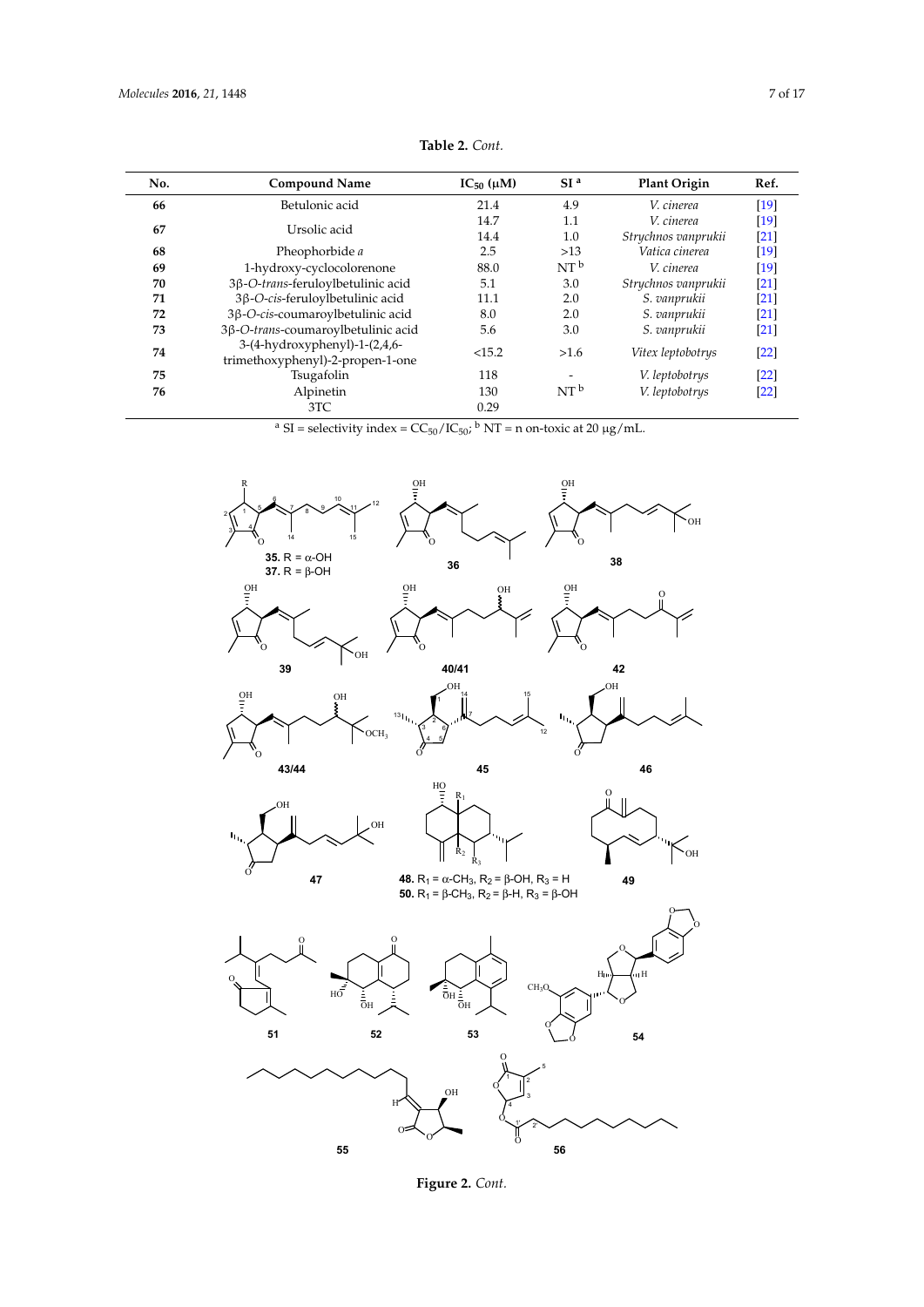

**Figure 2.** The chemical structures of compounds **35**–**76**. **Figure 2.** The chemical structures of compounds **35**–**76**.

Among the plants investigated, the chloroform extract of the leaves and twigs of *Litsea verticillata* Hance (Lauraceae) collected from Cuc Phuong National Park area [4] displayed significant inhibition activity against HIV-1 in a concentration of 20 µg/mL with minimal toxicity (90% cell viability). Anti-HIV bioassay-directed fractionation of *L. verticillata* led to the isolation of 24 anti-HIV compounds of a number of different skeletal types, including more than 10 different classes of sesquiterpenes  $(35-53)$ , lignans (54) and butenolides (55-58) [14-17,20]. The sesquiterpenes belong to 13 different  $t_{\rm s}$  the investigators designated as  $\alpha$  is equiveness on  $\alpha$  second one being  $\alpha$  one of the skeletons were on skeletal types, including two new sesquiterpene carbon skeletons. One of the skeletons was a novel one that the investigators designated as litseane [14], with a second one being given the name of isolitseane [18]. Ten litseanes (35–44) and three isolitseanes were isolated (45–47) [14,20], with all of the natural litseanes and one isolitseane showing anti-HIV activity with  $IC_{50}$  values ranging from 8–58 µM in the HOG.R5 system. Total synthesis of litseane compounds have since been reported by two independent research groups. The Vassilikogiannakis group achieved the total synthesis of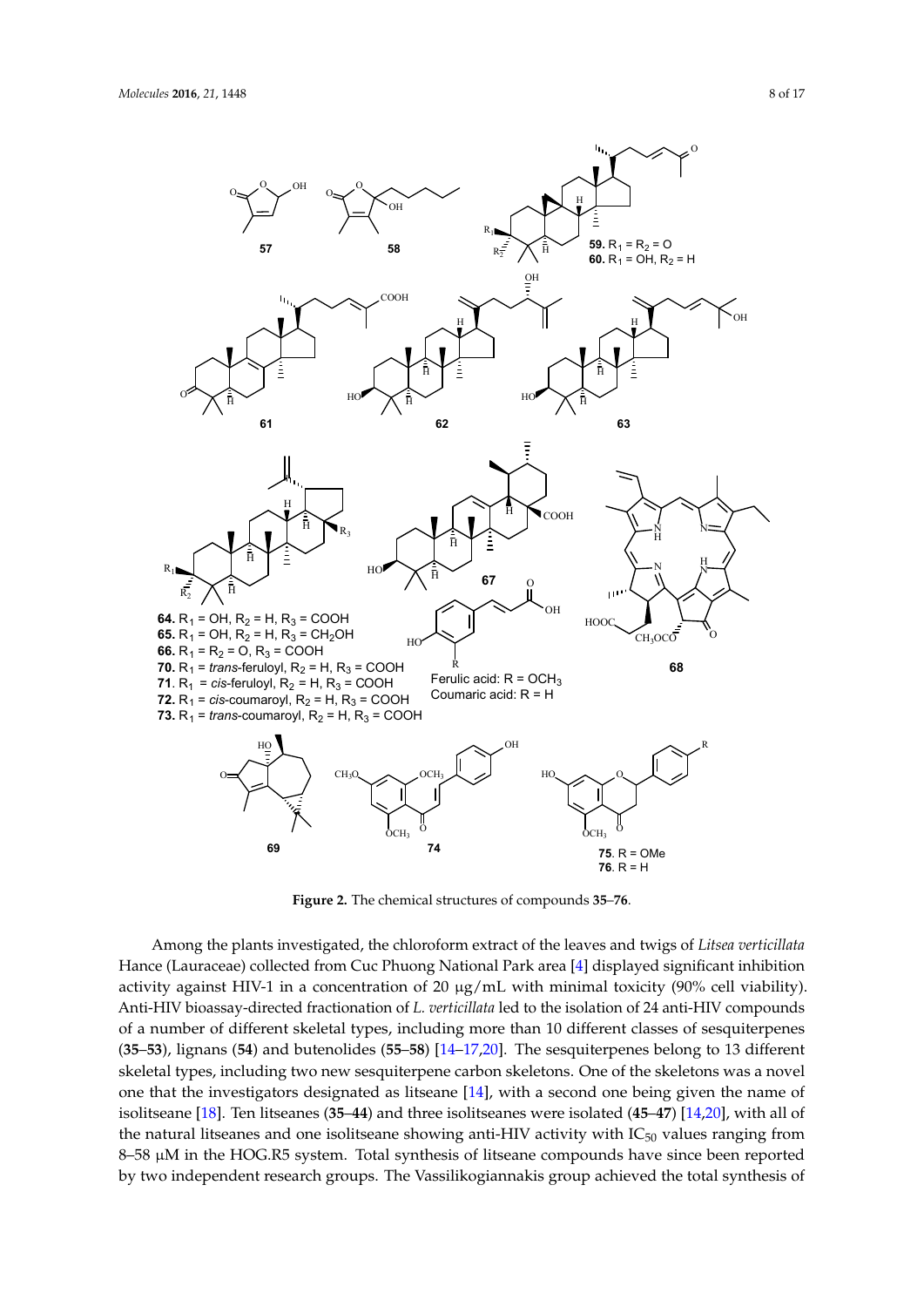litseaverticillols A–H by means of a biomimetic sequence of transformations initiated by a  $[4 + 2]$ reaction cascade and involving singlet oxygen  $(^1O_2)$  as the key step [23–27]. While the Kuwahara group accomplished the first enantioselective total synthesis of the (1*R*, 5*S*)-stereoisomer of litseaverticillols A and B by employing the Evans asymmetric aldol reaction and a microwave-promoted cyclization of a stannylated thiol ester intermediate as the C-C bond-forming steps [28,29]. A French group conducted synthetic study of the isolitseanes and analogues [30].

During the initial bioassay evaluation, a chloroform-soluble extract prepared from the twigs and leaves of *Vatica cinerea* King (Dipterocarpaceae) collected from the Cuc Phuong National Park was shown to inhibit HIV-1 replication by 86% with no cellular toxicity at 20  $\mu$ g/mL. Accordingly, bioassay-guided separation led to the isolation of 11 active compounds (**59**–**69**), including a new triterpene (**59**) [19]. The majority of the triterpenes, sesquiterpene, 1-hydroxycyclocolorenone, and pheophorbide a isolated from this plant showed anti-HIV activity, with the chlorophyll being the most active, demonstrating an IC<sub>50</sub> value of 1.5  $\mu$ g/mL (2.5  $\mu$ M), while being completely devoid of toxicity up to a concentration of 20  $\mu$ g/mL (33.8  $\mu$ M).

Three new betulinic acid derivatives (**70**–**72**) and three known triterpenes (**64**, **67** and **73**) were isolated from the leaves and twigs of *Strychnos vanprukii* Craib. All of them showed moderate anti-HIV activity with  $IC_{50}$  values ranging from 5 to 11  $\mu$ M [21].

*Vitex leptobotrys* H. Hallier f. (Lamiaceae) was selected for further bioassay-directed fractionation based on the result that the chloroform extract of the leaves and twigs inhibited HIV by 66% at a concentration of 20 µg/mL without showing any toxicity to the host cells at the same concentration [22]. Accordingly, 13 compounds were isolated and identified from this plant, and three of them (**74**–**76**) were found to have anti-HIV activity.

#### *2.3. Anti-TB Active Agents*

Tuberculosis (TB) is a disease caused by *Mycobacterium tuberculosis* (H37Rv), which affects approximately 3 million annual deaths in the 1990s, and the TB mortality has fallen 47% since 1990, with nearly all of that improvement taking place since 2000 [31,32]. As part of the UIC-ICBG project, extracts were primarily screened against *M. tuberculosis* H37Rv using the microplate Alamar blue assay (MABA) [33] and low-oxygen recovery assay (LORA) [34]. The MIC is defined as the lowest concentration effecting a reduction in fluorescence or luminescence of 90% with respect to untreated controls. Accordingly, five of the most active plants selected from the evaluated 2066 plant extracts were carried out for bioassay-guided fractionation, which led to the isolation of 11 active compounds (Table 3 and Figure 3) including six new molecules [35–38].

| No. | <b>Compound Name</b>                  | MIC (µM) | <b>Plant Origin</b>  | Ref.              |
|-----|---------------------------------------|----------|----------------------|-------------------|
| 77  | $(-)$ Z-9-octadecen-4-olid            | 5.3      | Micromelum hirsutum  | $[35]$            |
| 78  | Micromeline                           | 112.9    | M. hirsutum          | [35]              |
| 79  | Lansine                               | 59.3     | M. hirsutum          | [35]              |
| 80  | 3-formylcarbazole                     | 216.9    | M. hirsutum          | [35]              |
| 81  | 3-formyl-6-methoxycarbazole           | 69.3     | M. hirsutum          | $[35]$            |
| 82  | 5-(8Z-heptadecenyl) resorcinol        | 34.4     | Ardisia gigantifolia | [37]              |
| 83  | 5-(8Z-pentadecenyl) resorcinol        | 79.2     | A. gigantifolia      | $[37]$            |
| 84  |                                       | 42.0     | A. gigantifolia      | $[37]$            |
| 85  | Bonianic acids A                      | 34.9     | Radermachera boniana | [36]              |
| 86  | Bonianic acids B                      | 9.9      | R. boniana           | $\left[36\right]$ |
| 87  | Ergosterol peroxide                   | 3.5      | R. boniana           | [36]              |
| 88  | 8-hydroxy-6-methoxy-pentylisocoumarin | 153.4    | Xylosma longifolia   | [38]              |
|     | Rifampin                              | 0.049    |                      |                   |

**Table 3.** The anti-TB activity of compounds **77**–**88**.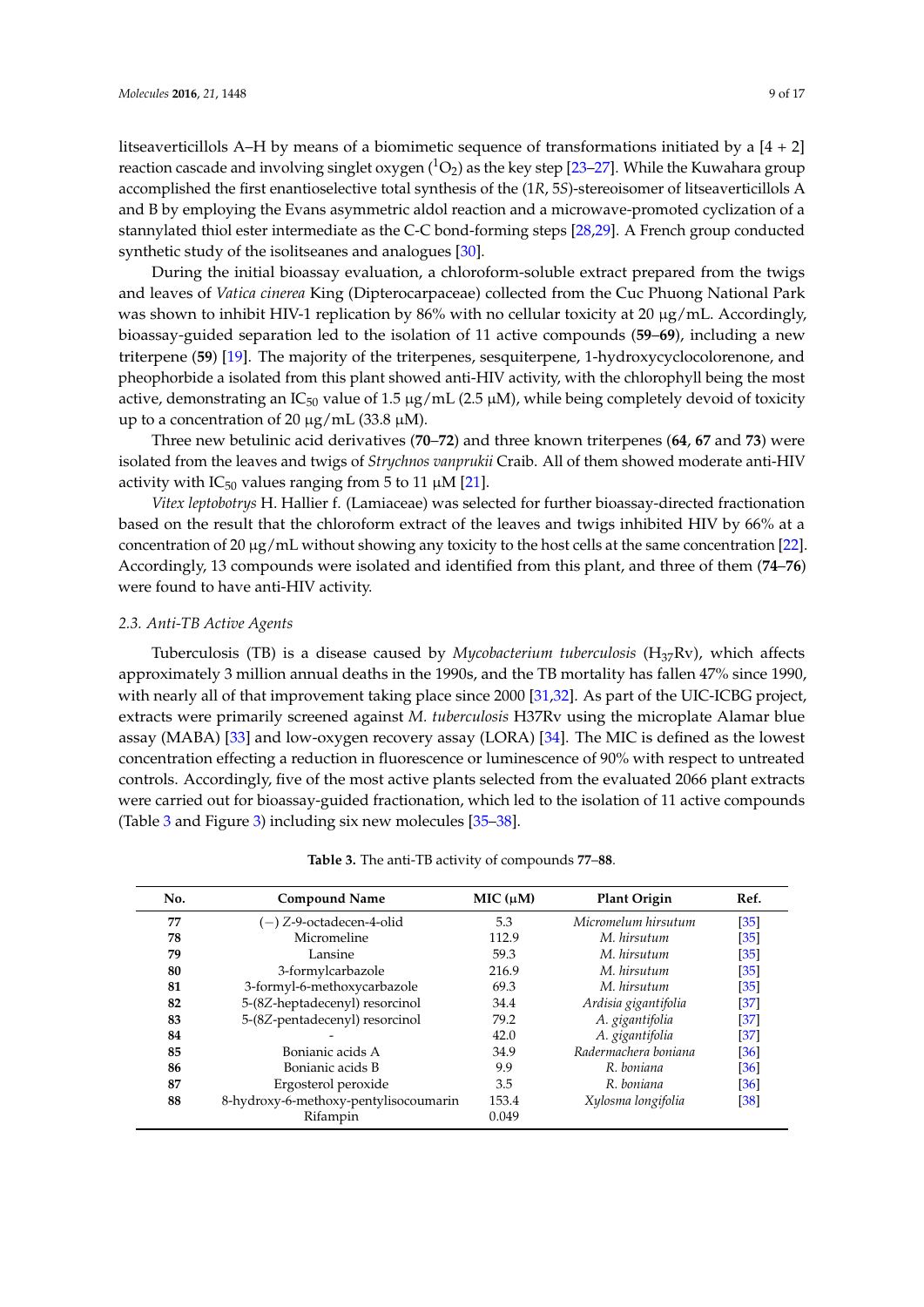

**Figure 3.** The chemical structures of compounds **77**–**88**. **Figure 3.** The chemical structures of compounds **77**–**88**.

Anti-TB bioassay-directed fractionation of the extract of the stem bark of *Micromelum hirsutum* Anti-TB bioassay-directed fractionation of the extract of the stem bark of *Micromelum hirsutum* Merr. (Rutaceae) collected from the Cuc Phuong National Park (Vietnam) led to the isolation of six Merr. (Rutaceae) collected from the Cuc Phuong National Park (Vietnam) led to the isolation of six  $\alpha$  arbazole alkaloids, as well as the  $\gamma$ -lactone derivative of oleic acid [35]. Five of the isolates (77–81) showed anti-TB activity. Among the active compounds, a fatty acid lactone, showed anti-TB activity. Among the active compounds, a fatty acid lactone, (−) *Z*-9-octadecen-4-olid (−) *Z*-9-octadecen-4-olid (**77**) showed promising in vitro anti-TB activity with a MIC value (the drug (**77**) showed promising in vitro anti-TB activity with a MIC value (the drug concentration effecting an inhibition of  $90\%$  or greater) of 1.5  $\mu$ g/mL with a selectivity index (SI) of 63 based on its 63 based on its cytotoxicity against the VERO cells, and exhibited activity against the Erdman strain cytotoxicity against the VERO cells, and exhibited activity against the Erdman strain of *M. tuberculosis* of *M. tuberculosis* in a J774 mouse macrophage model with an EC90 value of 5.6 µg/mL) [35]. This in a J774 mouse macrophage model with an EC<sup>90</sup> value of 5.6 µg/mL) [35]. This suggested (−) suggested (−) *Z*-9-octadecen-4-olid might be a potential new anti-TB agent and worthy of further study. *Z*-9-octadecen-4-olid might be a potential new anti-TB agent and worthy of further study.

*Ardisia gigantifolia* Stapf (Primulaceae) has been used as a medicinal plant to eliminate blood *Ardisia gigantifolia* Stapf (Primulaceae) has been used as a medicinal plant to eliminate blood stasis, disperse swelling, improve blood circulation, and also as an analgesic [39]. Antitubercular stasis, disperse swelling, improve blood circulation, and also as an analgesic [39]. Antitubercular (anti-TB)-guided isolation of the CHCl3 extract of the leaves and stems of this plant led to the isolation (anti-TB)-guided isolation of the CHCl<sup>3</sup> extract of the leaves and stems of this plant led to the isolation of two active 5-alkylresorcinols (82 and 83) [37]. Fifteen (15) derivatives were further synthesized based  $\mathbf{b}$  the two natural compounds to improve the bioactivity against tuberculosis. Only one compounds on the two natural compounds to improve the bioactivity against tuberculosis. Only one compounds on the two natural compounds to improve the bioactivity against tuberculosis. Only one compound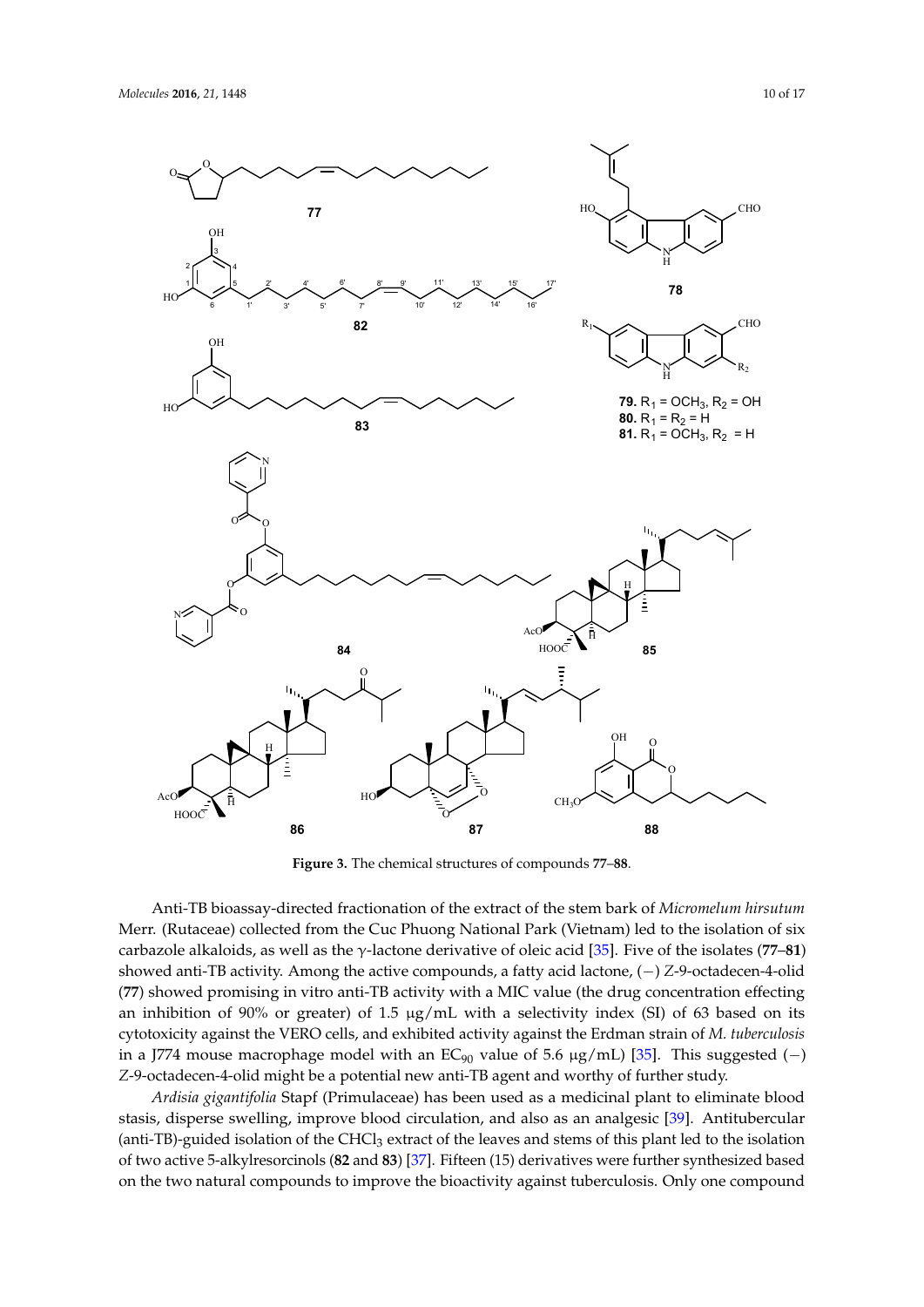(**84**) was found to show slightly improved anti-TB activity; since the compound contains nitrogen, it can be made in a water soluble form by preparing it as a salt compound, hence, worthy for further study as a novel anti-TB agent.

A plant extract (*Radermachera boniana* Dop, Bignoniaceae), collected from the Cuc Phuong National Park, was found to inhibit the growth of *M. tuberculosis* H<sub>37</sub>Rv with a MIC value of 78 µg/mL. Bioassay-directed fractionation of the plant led to the isolation and structural elucidation of three new triterpenoids together with six known compounds. Among the isolates, bonianic acids A (**85**) and B (**86**) and ergosterol peroxide (**87**) exhibited significant activity against *M. tuberculosis* H37Rv strain [36].

Two new glucosides and seven known compounds were isolated from the stem bark of *Xylosma longifolia* (Flacourtiaceae), and the isolate 8-hydroxy-6-methoxy-pentylisocoumarin (**88**) exhibited an MIC value of 40.5 µg/mL against *M. tuberculosis* [38].

#### *2.4. Antimalarial Active Agents*

The study of plant species of South Asia as an important source for the discovery of antimalarial agents is also a major objective of the UIC-ICBG project. Aside from tuberculosis and AIDS, malaria is a tropical disease that affects about 40% of people in the world [40,41]. Hence, the discovery of novel antimalarial agents is very much needed. Antimalarial assays of plant extracts and pure compounds were conducted with cultured chloroquine-sensitive parasites, using clone D6 derived from CDC Sierra Leone and chloroquine-resistance clone W2 derived from CDC Indochina [42]. During this project, a total of 2268 plant extracts were evaluated for antimalarial activity against *Plasmodium falciparum* clones D6 and W2. From the active extracts, 19 active compounds (Table 4 and Figure 4), with 12 being novel, were obtained [43–50].

| No. | <b>Compound Name</b>                       | <b>KB</b>              | D <sub>6</sub>         |                 | W <sub>2</sub>         |                 |                           |                   |
|-----|--------------------------------------------|------------------------|------------------------|-----------------|------------------------|-----------------|---------------------------|-------------------|
|     |                                            | $ED_{50}$<br>$(\mu M)$ | $IC_{50}$<br>$(\mu M)$ | SI <sup>a</sup> | $IC_{50}$<br>$(\mu M)$ | SI <sup>a</sup> | <b>Plant Origin</b>       | Ref.              |
| 89  | Polysyphorin                               | 4.8                    | 1.0                    | 5.0             | 0.9                    | 6.0             | Raphidophora<br>decursiva | $[48]$            |
| 90  | Rhaphidecurperoxin                         | 13.1                   | 1.8                    | 0.7             | 1.37                   | 1.0             | R. decursiva              | [48]              |
| 91  | Decursivine                                |                        | 11.3                   |                 | 12.7                   | $\overline{a}$  | R. decursiva              | $[47]$            |
| 92  | Verrucarin L acetate                       | 0.17                   | 0.0011                 | 158.0           | 0.0012                 | 135.0           | R. decursiva              | $[43]$            |
| 93  | Roridin E                                  | 0.00041                | 0.00039                | $\mathbf{1}$    | 0.0012                 | 0.4             | R. decursiva              | $[43]$            |
| 94  | Naucleaorine                               | 38.0                   | 6.9                    | 5.5             | 8.0                    | 4.8             | Nauclea<br>orientalis     | [46]              |
| 95  | Epimethoxynaucleaorine                     | >37.9                  | 12.4                   | >3.1            | 13.2                   | >2.9            | N. orientalis             | $[46]$            |
| 96  | 3x,23-dihydroxyurs-12-<br>en-28-oic acid   | >42.2                  | 9.7                    | >4.4            | 12.7                   | >3.3            | N. orientalis             | [46]              |
| 97  | Oleanolic acid                             | 46.0                   | 4.6                    | 10              | 5.1                    | 9.1             | N. orientalis             | $[46]$            |
| 98  | $3\alpha$ , 20-lupandiol                   | >90.0                  | 19.8                   | >4.5            | 19.1                   | >4.7            | Grewia<br>bilamellata     | [45]              |
| 99  | Grewin                                     | >107.5                 | 11.2                   | >9.6            | 5.5                    | >19.7           | G. bilamellata            | $\left[45\right]$ |
| 100 | Nitidanin                                  | >99.0                  | 21.2                   | >4.6            | 18.4                   | >5.4            | G. bilamellata            | $[45]$            |
| 101 | 2R,3β-dihydroxyolean-<br>12-en-28-oic acid | 51.5                   | 21.1                   | 2.4             | 8.6                    | 5.9             | G. bilamellata            | $[45]$            |
| 102 | 2,6-dimethoxy-1-<br>acetonylquinol         | 169.0                  | 42.2                   | 4.0             | 23.0                   | 7.3             | G. bilamellata            | [45]              |
| 103 | Gongroneside A                             | >13.7                  | 1.6                    | >8.5            | 1.4                    | >9.8            | Gongronema<br>napalense   | [49]              |
| 104 | Betulinic acid 3-caffeate                  | 4.0                    | 1.4                    | 2.9             | 1.0                    | 4.0             | Diospyros<br>quaesita     | [50]              |
| 105 | Rourinoside                                | >35.9                  | 3.7                    | >9.5            | 2.1                    | >16.7           | Rourea minor              | [44]              |
| 106 | Rouremin                                   | >25.5                  | 5.1                    | >5.0            | 4.5                    | >5.7            | R. minor                  | [44]              |
| 107 | 1-(26-hydroxyhexacosanoyl)-<br>glycerol    | >45.2                  | 9.5                    | >4.3            | 12.7                   | >3.2            | R. minor                  | [44]              |
|     | Artemisinin                                | >70                    | 0.007                  | >10,000         | 0.007                  | >10,000         |                           |                   |

**Table 4.** The antimalarial activity of compounds **89**–**107**.

 $a S =$ Selectivity Index = ED<sub>50</sub> KB/IC<sub>50</sub> *P. falciparum.*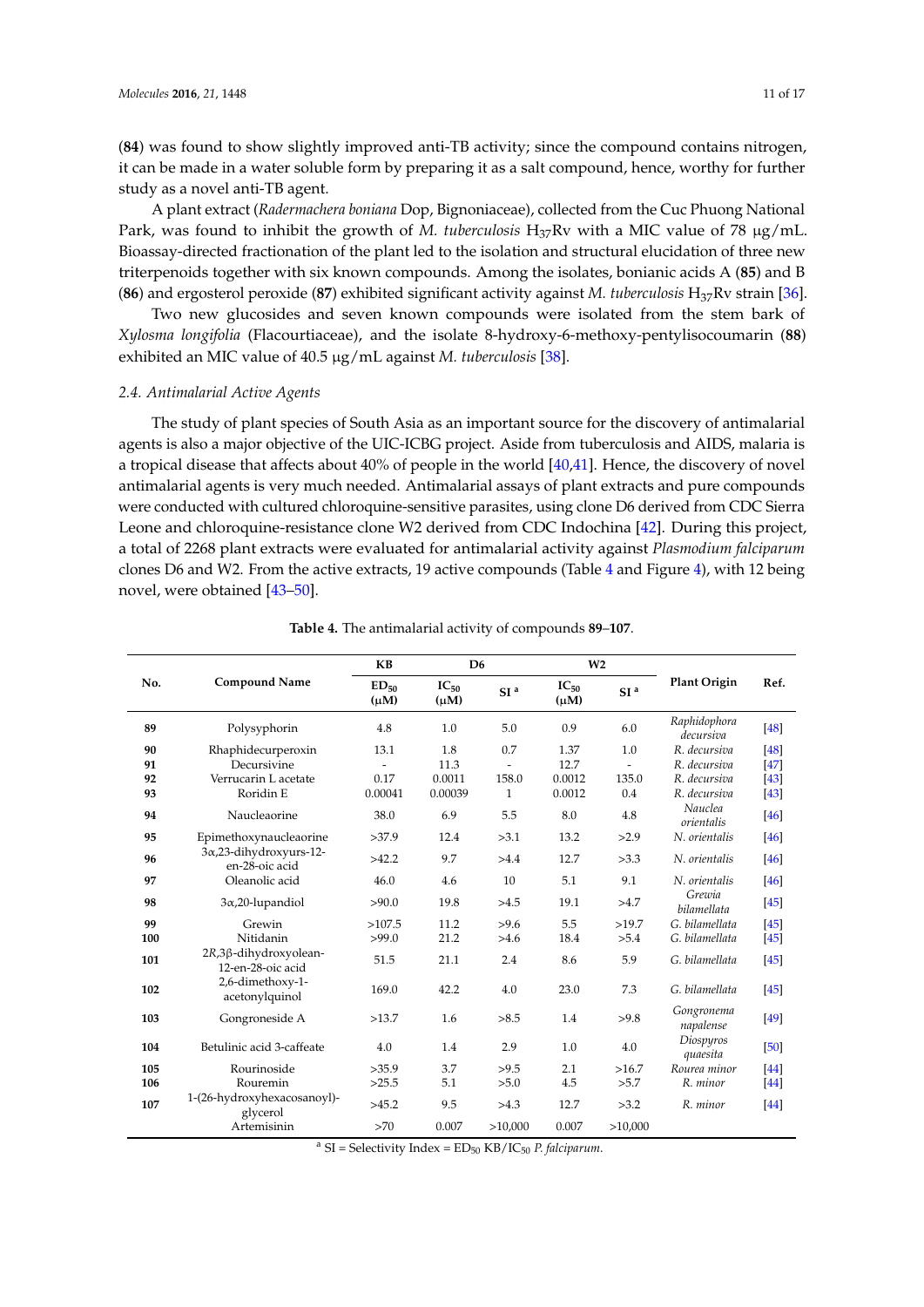

**Figure 4.** *Cont.* **Figure 4.** *Cont.*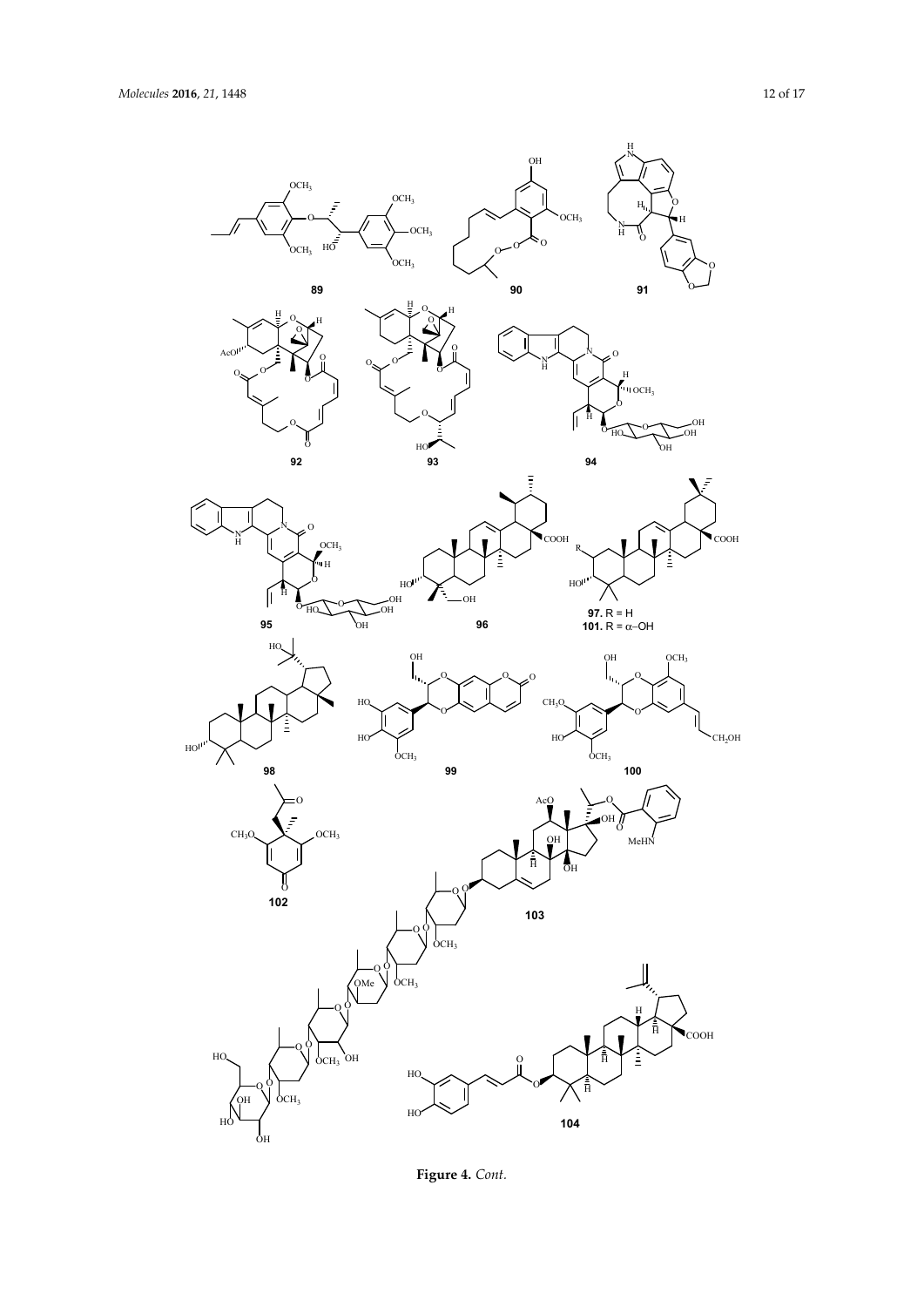

**Figure 4.** The chemical structures of compounds **89**–**107**. **Figure 4.** The chemical structures of compounds **89**–**107**.

Through collaborations established with several institutes in Vietnam, Laos, and the United Through collaborations established with several institutes in Vietnam, Laos, and the United States, States, the leave/stem extracts of *Rhaphidophora decursiva* (Roxb.) Schott (Araceae), found in the Cuc the leave/stem extracts of *Rhaphidophora decursiva* (Roxb.) Schott (Araceae), found in the Cuc Phuong National Park, were shown to be active against both the D6 and W2 clones of *P. falciparum* Phuong National Park, were shown to be active against both the D6 and W2 clones of *P. falciparum* with IC<sub>50</sub> values less than 4  $\mu$ g/mL [48]. Bioassay-directed fractionation led to the isolation of 18 compounds from the dried leaves and stems of R. decursiva, six (89–93) of them possessed antimalarial activity [43,47,48].

Among the active compounds were two trichothecene sesquiterpenes, verrucarin L acetate (VA, 92) and roridin E (93), which were isolated from *Ficus fistulosa* Reinw. ex Bl. and *R. decursiva*, respectively [43]. Both trichothecenes showed the capability of killing the *P. falciparum* parasites at very low and the *P. falciparum* parasites at very respectively [10]. Both thencentees showed the explositive of failing the *Frymeryth tim* partistics at very low concentrations, but only VA demonstrated a good selective index (SI) (Table 4). Additional studies structurally related or chemically modified trichothecenes might lead to more potent antimalarial of structurally related or chemically modified trichothecenes might lead to more potent antimalarial compounds with greater selectivity indices. compounds with greater selectivity indices.

The CHCl3-soluble extract of the stem of *Nauclea orientalis* (L.) L. (Rubiaceae; common name: The CHCl3-soluble extract of the stem of *Nauclea orientalis* (L.) L. (Rubiaceae; common name: Khan Leuang) collected in Laos also showed an in vitro inhibitory effect on the D6 and W2 clones of Khan Leuang) collected in Laos also showed an in vitro inhibitory effect on the D6 and W2 clones of *P. falciparum* with IC50 values of 3 and 6 µg/mL, respectively [46]. Bioassay-guided fractionation of *P. falciparum* with IC<sup>50</sup> values of 3 and 6 µg/mL, respectively [46]. Bioassay-guided fractionation of the the antimalarial-active CHCl<sub>3</sub> extract of the dried stem resulted in the isolation of two novel compounds, communication as well as six known compounds, for the moderate in the bounded of the never compounds, as well as six known compounds, four of them (**94–97**) showed moderate in vitro activities against<br>P. 64. i *P. falciparum*.

*Grewia bilamellata* Gagnep. (Tiliaceae) was found to be another promising lead in an *Grewia bilamellata* Gagnep. (Tiliaceae) was found to be another promising lead in an anti-*P. falciparum* screening study. Bioassay-directed fractionation led to the isolation of 12 compounds anti-*P. falciparum* screening study. Bioassay-directed fractionation led to the isolation of 12 compounds from a sympatric of the dried leaves, twisted matrix and stems of the dried of the compounds showed in the compounds showed in the compounds of the compounds of the compounds of the compounds of the compounds of the compou from a sample of the dried leaves, twigs, and stems of this plant [45]. Five of the compounds showed *Gongronema napalense* (Wall.) Decne. (Asclepiadaceae) (synonym: *Gymnema napalense* Wall.), varying degrees of in vitro antimalarial activity (**98**–**102**).

known as "Kheuang nguan mu" in Laos, is used locally in combination with one other species to treat *Gongronema napalense* (Wall.) Decne. (Asclepiadaceae) (synonym: *Gymnema napalense* Wall.), known as "Kheuang nguan mu" in Laos, is used locally in combination with one other species to treat<br>https://www.particle.org/with and the treaty in the treaty in the treaty in the treaty in the treaty in the tr polio, and this plant had also been previously reported for the treatment of leucorrhea, blennorrhea,  $\frac{1}{2}$ and traumatic injury [49,51]. Bioassay-guided fractionation of the CHCL<sub>3</sub> extract of this plant led to the contra<br>and traumatic injury [49,51]. Bioassay-guided fractionation of the CHCL<sub>3</sub> extract of this plant led to the isolation of a new steroidal glycoside, gongroneside A (**103**), with an IC<sub>50</sub> value of 1.60 and 1.39  $\mu$ M *Di*oceae, *included the Community Community community in Laos and the association in Laos and to be a multiple of the association of the association of the association of the association of the association of the associat* against the *P. falciparum* D6 and W2 clones, respectively [49].

*Diospyros quaesita* Thw. (Ebenaceae), locally known as "Muang kout" in Laos, was found to be a culpromising lead in the anti-*P. falciparum* bioassay. Antimalarial bioassay-directed fractionation of the compound, between the anti-*P. falciparum* bioassay. Antimalarial bioassay-directed fractionation of the 3-caffeate (**104**) [50]. CHCl<sup>3</sup> extract led to the isolation of seven compounds, including one active compound, betulinic acid The stem sample of *Rourea minor* (Gaertn.) Alston. (Connaraceae), known as ''KhuaMa Vo'' and 3-caffeate (**104**) [50].

The stem sample of *Rourea minor* (Gaertn.) Alston. (Connaraceae), known as "KhuaMa Vo" and **p.** 61. a decoction used locally to treat dengue fever [44], showed in vitro inhibitory effect on *P. falciparum*. Bioassay-directed fractionation of the antimalarial active CHCl<sub>3</sub> extract of the dried stems of *R. minor*<br>Bioassay-directed fractionation of the antimalarial active CHCl<sub>3</sub> extract of the dried stems of *R. minor* weak in vitro activities against *P. falciparum*. led to isolation of two glycosides and five known compounds. Three compounds (**105**–**107**) showed weak in vitro activities against *P. falciparum*.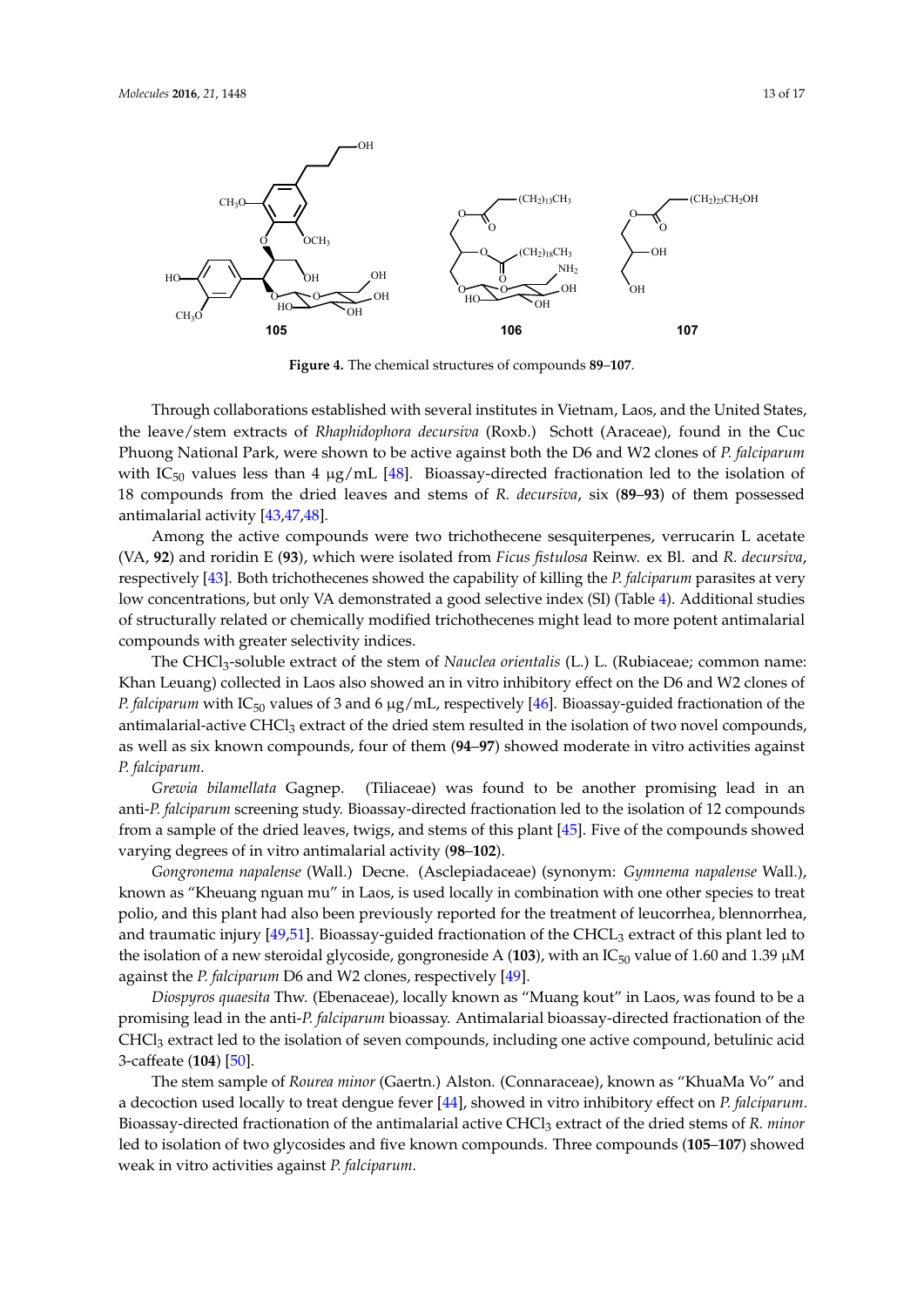#### **3. Discussion and Conclusions**

The UIC-ICBG project over 14-years periods (1998–2012), plus the subsequent continuous efforts carried out by researchers in Hong Kong, has resulted in the generation of a large database of information for the discovery of bioactive agents. A web-based "*Atlas of Seed Plants of Cuc Phuong National Park*" presently contains all of the 1926 species of angiosperms collected through the ICBG program [52]. Through the extensive biological and chemical studies of the active extracts and fraction, the ICBG team has isolated approximately 300 compounds of various chemical structures, from more than 30 active leads, including some highly active compounds and series of novel bioactive phytochemicals. The UIC-ICBG researchers further synthesized a library of derivatives of a number of active compounds and analyzed the structure-activity relationship. These results are expected to provide leads for further drug development. However, as the molecular targets and mechanisms of action of the active natural products are still unknown, continuing research of these lead compounds need to be carried out in order to develop them as future therapeutic drugs.

During the 14 years' efforts of the UIC ICBG, they evaluated several thousand plant extracts against cancer, HIV, TB, malarial and bird flu virus and resulted in the identification of at least 100 bioactive compounds. However, a large number of the active plant leads have not been studied phytochemically. Some of the plant extracts have demonstrated potent bioactivity. For example, among the anticancer plant leads, the number of the active plant leads that showed cell killing activity with IC<sub>50</sub> values of less than 5  $\mu$ g/mL totaled 140, and the number with IC<sub>50</sub> values of less than 1 µg/mL is 44. Among the antimalarial plant leads, the number of the active plant extracts that showed anti-*P. falciparum* activity with  $IC_{50}$  values within 5  $\mu$ g/mL is 33, and the number with  $IC_{50}$ values within 1  $\mu$ g/mL is 10. Thus, we believe that further exploration of these phytochemically uninvestigated active plant leads will produce a large number of novel and active compounds, which are considered as a valuable asset of the 14 years' extensive research and achievements of the UIC based ICBG program.

**Acknowledgments:** The work was supported by the Research Grants Council of the Hong Kong Special Administrative Region (SAR), China (Project No. HKBU12103014 and HKBU12142016), the Health and Medical Research Fund of the Food and Health Bureau (HMRF), Hong Kong SAR, China (12132161), the Hong Kong Baptist University (HKBU) Interdisciplinary Research Matching Scheme (RC-IRMS/15-16/02), Faculty Research Grant, Hong Kong Baptist University (FRG2/15-16/088 and FRG1/15-16/020) and NIH Grants 3U01TW001015-10S1 and 2U01TW001015-11A1 (administered by the Fogarty International Center as part of an International Cooperative Biodiversity Groups program, through funds from NIH, NSF, and Foreign Agricultural Service of the USDA). Thanks are expressed to the Vietnam and Laos government agencies for the permission and auspices in the collections and utilization of ICBG research under the ICBG agreements.

**Author Contributions:** Hong-Jie Zhang, and Wan-Fei Li wrote the paper with support of Harry H. S. Fong and Djaja Doel Soejarto.

**Conflicts of Interest:** The authors declare no conflict of interest.

#### **References**

- 1. Newman, D.J.; Cragg, G.M. Natural products as sources of new drugs over the period 1981–2014. *J. Nat. Prod.* **2016**, *79*, 629–661. [\[CrossRef\]](http://dx.doi.org/10.1021/acs.jnatprod.5b01055) [\[PubMed\]](http://www.ncbi.nlm.nih.gov/pubmed/26852623)
- 2. Soejarto, D.D.; Pezzuto, J.M.; Fong, H.; Tan, G.T.; Zhang, H.J.; Tamez, P.; Aydoğmuş, Z.; Chien, N.Q.; Franzblau, S.; Gyllenhaal, C.; et al. An international collaborative program to discover new drugs from tropical biodiversity of Vietnam and Laos. *Nat. Prod. Sci.* **2002**, *8*, 1–15.
- 3. Rosenthal, J.P.; Beck, D.; Bhat, A.; Biswas, J.; Brady, L.; Bridbord, K.; Collins, S.; Cragg, G.; Edwards, J.; Fairfield, A.; et al. Combining high risk science with ambitious social and economic goals. *Pharm. Biol.* **1999**, *37*, 6–21. [\[CrossRef\]](http://dx.doi.org/10.1076/1388-0209(200010)37:SUP;1-W;FT006)
- 4. Soejarto, D.D.; Zhang, H.J.; Fong, H.H.; Tan, G.T.; Ma, C.Y.; Gyllenhaal, C.; Riley, M.C.; Kadushin, M.R.; Franzblau, S.G.; Bich, T.Q.; et al. "Studies on biodiversity of Vietnam and Laos" 1998–2005: Examining the impact. *J. Nat. Prod.* **2006**, *69*, 473–481. [\[CrossRef\]](http://dx.doi.org/10.1021/np058107t) [\[PubMed\]](http://www.ncbi.nlm.nih.gov/pubmed/16562860)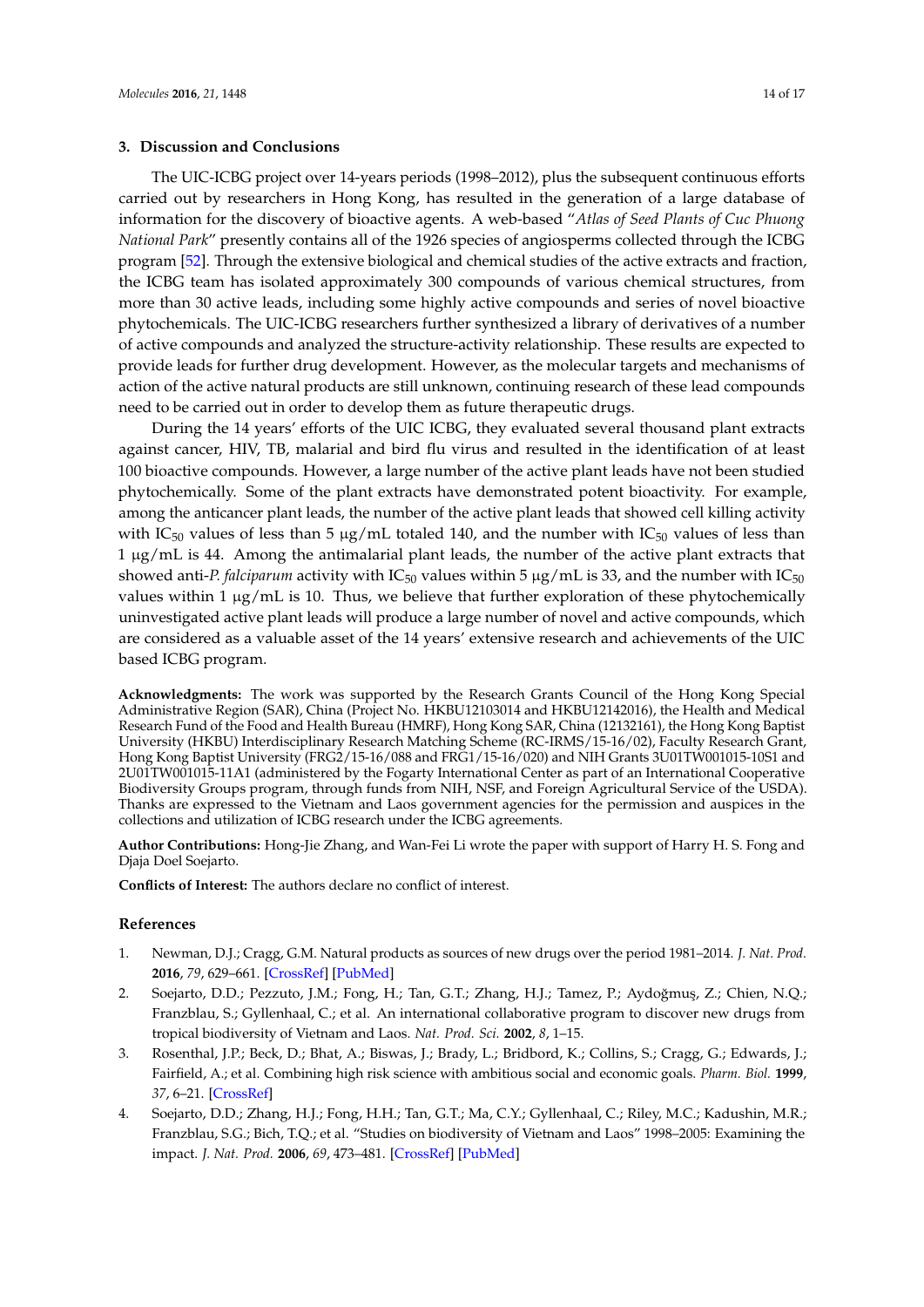- 5. Soejarto, D.D.; Gyllenhaal, C.; Regalado, J.C.; Pezzuto, J.M.; Fong, H.H.S.; Tan, G.T.; Hiep, N.T.; Xuan, L.T.; Binh, D.Q.; Hung, N.V.; et al. Studies on biodiversity of Vietnam and Laos: the UIC-based ICBG program. *Pharm. Biol.* **1999**, *37*, 100–113. [\[CrossRef\]](http://dx.doi.org/10.1076/1388-0209(200010)37:SUP;1-W;FT100)
- 6. Soejarto, D.D.; Gyllenhaal, C.; Kadushin, M.R.; Southavong, B.; Sydara, K.; Bouamanivong, S.; Xaiveu, M.; Zhang, H.J.; Franzblau, S.G.; Tan, G.T.; et al. An ethnobotanical survey of medicinal plants of Laos toward the discovery of bioactive compounds as potential candidates for pharmaceutical development. *Pharm. Biol.* **2012**, *50*, 42–60. [\[CrossRef\]](http://dx.doi.org/10.3109/13880209.2011.619700) [\[PubMed\]](http://www.ncbi.nlm.nih.gov/pubmed/22136442)
- 7. Rumschlag-Booms, E.; Zhang, H.J.; Soejarto, D.D.; Fong, H.H.; Rong, L.J. Development of an antiviral screening protocol: One-Stone-Two-Birds. *J. Antivir. Antiretrovir.* **2011**, *3*, 8–10. [\[CrossRef\]](http://dx.doi.org/10.4172/jaa.1000027) [\[PubMed\]](http://www.ncbi.nlm.nih.gov/pubmed/22140608)
- 8. Zhang, H.J.; Soejarto, D.D.; Rong, L.J.; Fong, H.H.S.; Rumschlag-Booms, E. Preparation of Aryl naphthalide Lignans Glycosides as Anti-HIV Agents. U.S. Patent Application 14/235,870, 29 July 2012.
- 9. Zhang, H.J.; Ma, C.Y.; Hung, N.V.; Cuong, N.M.; Tan, G.T.; Santarsiero, B.D.; Mesecar, A.D.; Soejarto, D.D.; Pezzuto, J.M.; Fong, H.H.S. Miliusanes, a class of cytotoxic agents from *Miliusa sinensis*. *J. Med. Chem.* **2006**, *49*, 693–708. [\[CrossRef\]](http://dx.doi.org/10.1021/jm0509492) [\[PubMed\]](http://www.ncbi.nlm.nih.gov/pubmed/16420055)
- 10. Zhang, H.J.; Sydara, K.; Tan, G.T.; Ma, C.Y.; Southavong, B.; Soejarto, D.D.; Pezzuto, J.M.; Fong, H.H.S. Bioactive constituents from *Asparagus cochinchinensis*. *J. Nat. Prod.* **2004**, *67*, 194–200. [\[CrossRef\]](http://dx.doi.org/10.1021/np030370b) [\[PubMed\]](http://www.ncbi.nlm.nih.gov/pubmed/14987058)
- 11. Jutiviboonsuk, A.; Zhang, H.J.; Tan, G.T.; Ma, C.Y.; Hung, N.V.; Cuong, N.M.; Bunyapraphatsara, N.; Soejarto, D.D.; Fong, H.H.S. Bioactive constituents from the roots of *Bursera tonkinensis*. *Phytochemistry* **2005**, *66*, 2745–2751. [\[CrossRef\]](http://dx.doi.org/10.1016/j.phytochem.2005.09.025) [\[PubMed\]](http://www.ncbi.nlm.nih.gov/pubmed/16289147)
- 12. Lee, D.Y.; Choo, B.K.; Yoon, T.; Cheon, M.S.; Lee, H.W.; Lee, A.Y.; Kim, H.K. Anti-inflammatory effects of *Asparagus cochinchinensis*, extract in acute and chronic cutaneous inflammation. *J. Ethnopharmacol.* **2009**, *121*, 28–34. [\[CrossRef\]](http://dx.doi.org/10.1016/j.jep.2008.07.006) [\[PubMed\]](http://www.ncbi.nlm.nih.gov/pubmed/18691647)
- 13. Tan, G.T.; Honnen, W.J.; Kayman, S.C.; Pinter, A. A sensitive microtiter infectivity assay for macrophage-tropic and primary isolates of HIV-1 based on the transactivation of a stably integrated gene for the green fluorescent protein. In Proceedings of the 9th National Cooperative Vaccine Development Group (NCVDG) Meeting: Advances in AIDS Pathogenesis and Preclinical Vaccine Development, NIH, Bethesda, MD, USA, 4–7 May 1997.
- 14. Zhang, H.J.; Tan, G.T.; Hoang, V.D.; Hung, N.V.; Cuong, N.M.; Soejarto, D.D.; Pezzuto, J.M.; Fong, H.H.S. Natural anti-HIV agents Part II. Litseaverticillol A, a prototypic litseane sesquiterpene from *Litsea verticillata*. *Tetrahedron Lett.* **2001**, *42*, 8587–8591. [\[CrossRef\]](http://dx.doi.org/10.1016/S0040-4039(01)01852-4)
- 15. Zhang, H.J.; Tan, G.T.; Hoang, V.D.; Hung, N.V.; Cuong, N.M.; Soejarto, D.D.; Pezzuto, J.M.; Fong, H.H.S. Natural anti-HIV agents. Part III. Litseaverticillols A–H, novel sesquiterpenes from *Litsea verticillata*. *Tetrahedron* **2003**, *59*, 141–148. [\[CrossRef\]](http://dx.doi.org/10.1016/S0040-4020(02)01491-6)
- 16. Zhang, H.J.; Tan, G.T.; Santarsiero, B.D.; Mesecar, A.D.; Hung, N.V.; Cuong, N.M.; Soejarto, D.D.; Pezzuto, J.M.; Fong, H.H.S. New sesquiterpenes from *Litsea verticillata*. *J. Nat. Prod.* **2003**, *66*, 609–615. [\[CrossRef\]](http://dx.doi.org/10.1021/np020508a) [\[PubMed\]](http://www.ncbi.nlm.nih.gov/pubmed/12762792)
- 17. Zhang, H.J.; Hung, N.V.; Cuong, N.M.; Soejarto, D.D.; Pezzuto, J.M.; Fong, H.H.S.; Tan, G.T. Sesquiterpenes and Butenolides, Natural anti–HIV constituents from *Litsea verticillata*. *Planta Med.* **2005**, *71*, 452–457. [\[CrossRef\]](http://dx.doi.org/10.1055/s-2005-864142) [\[PubMed\]](http://www.ncbi.nlm.nih.gov/pubmed/15931585)
- 18. Hoang, V.D.; Tan, G.T.; Zhang, H.J.; Tamez, P.A.; Hung, N.V.; Cuong, N.M.; Soejarto, D.D.; Fong, H.H.S.; Pezzuto, J.M. Natural anti–HIV agents. Part I. (+)-Demethoxyepiexcelsin and verticillatol from *Litsea verticillata*. *Phytochemistry* **2002**, *59*, 325–329. [\[CrossRef\]](http://dx.doi.org/10.1016/S0031-9422(01)00454-X)
- 19. Zhang, H.J.; Tan, G.T.; Hoang, V.D.; Hung, N.V.; Cuong, N.M.; Soejarto, D.D.; Pezzuto, J.M.; Fong, H.H.S. Natural anti-HIV agents. Part IV. Anti-HIV constituents from *Vatica cinerea*. *J. Nat. Prod.* **2003**, *66*, 263–268. [\[CrossRef\]](http://dx.doi.org/10.1021/np020379y) [\[PubMed\]](http://www.ncbi.nlm.nih.gov/pubmed/12608862)
- 20. Guan, Y.F.; Wang, D.Y.; Tan, G.T.; Hung, N.V.; Cuong, N.M.; Pezzuto, J.M.; Fong, H.H.S.; Soejarto, D.D.; Zhang, H.J. *Litsea* species as potential antiviral plant sources. *Am. J. Chin. Med.* **2016**, *44*, 275–290. [\[CrossRef\]](http://dx.doi.org/10.1142/S0192415X16500166) [\[PubMed\]](http://www.ncbi.nlm.nih.gov/pubmed/27080941)
- 21. Nguyen, Q.C.; Nguyen, V.H.; Santarsiero, B.D.; Mesecar, A.D.; Nguyen, M.C.; Soejarto, D.D.; Pezzuto, J.M.; Fong, H.H.; Tan, G.T. New 3-*O*-acyl betulinic acids from *Strychnos vanprukii* Craib. *J. Nat. Prod.* **2004**, *67*, 994–998. [\[PubMed\]](http://www.ncbi.nlm.nih.gov/pubmed/15217281)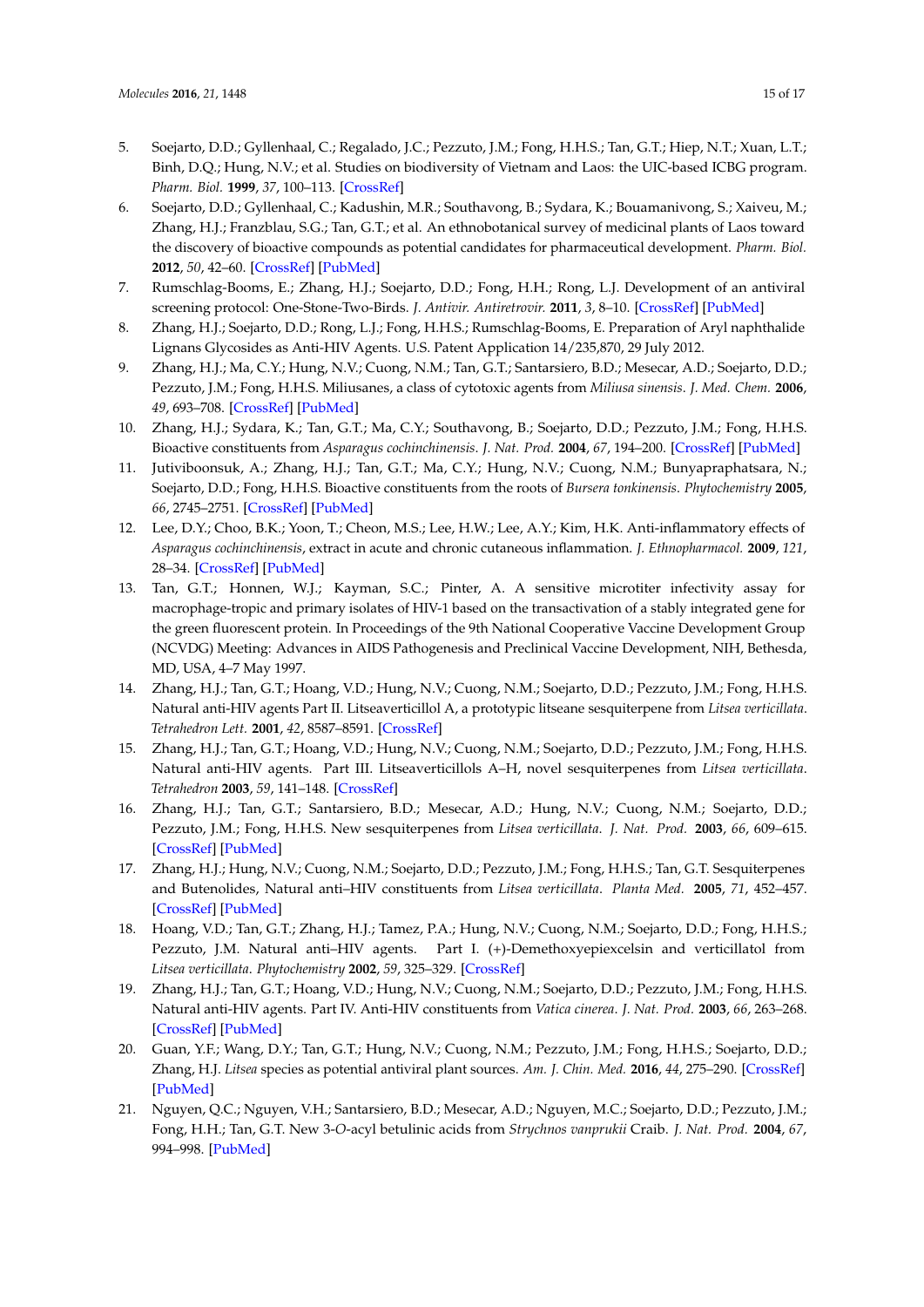- 22. Pan, W.H.; Liu, K.L.; Guan, Y.F.; Tan, G.T.; Hung, N.V.; Cuong, N.M.; Soejarto, D.D.; Pezzuto, J.M.; Fong, H.H.S.; Zhang, H.J. Bioactive compounds from *Vitex leptobotrys*. *J. Nat. Prod.* **2014**, *77*, 663–667. [\[CrossRef\]](http://dx.doi.org/10.1021/np400779v) [\[PubMed\]](http://www.ncbi.nlm.nih.gov/pubmed/24404757)
- 23. Vassilikogiannakis, G.; Stratakis, M. Biomimetic total synthesis of litseaverticillols A, C, D, F, and G: singlet-oxygen-initiated cascades. *Angew. Chem. Int. Ed.* **2003**, *42*, 5465–5468. [\[CrossRef\]](http://dx.doi.org/10.1002/anie.200352180) [\[PubMed\]](http://www.ncbi.nlm.nih.gov/pubmed/14618577)
- 24. Vassilikogiannakis, G.; Margaros, L.; Montagnon, T. Biomimetic total synthesis of litseaverticillols B, E, I, and J and structural reassignment of litseaverticillol E. *Org. Lett.* **2004**, *6*, 2039–2042. [\[CrossRef\]](http://dx.doi.org/10.1021/ol0493610) [\[PubMed\]](http://www.ncbi.nlm.nih.gov/pubmed/15176813)
- 25. Vassilikogiannakis, G.; Margaros, L.; Montagnon, T.; Stratakis, M. Illustrating the power of singlet oxygen chemistry in a synthetic context: biomimetic syntheses of litseaverticillols A–G, I and J and the structural reassignment of litseaverticillol E. *Chemistry* **2005**, *11*, 5899–5907. [\[CrossRef\]](http://dx.doi.org/10.1002/chem.200401311) [\[PubMed\]](http://www.ncbi.nlm.nih.gov/pubmed/15971279)
- 26. Margaros, I.; Montagnon, T.; Tofi, M.; Pavlakos, E.; Vassilikogiannakis, G. The power of singlet oxygen chemistry in biomimetic syntheses. *Tetrahedron* **2006**, *62*, 5308–5317. [\[CrossRef\]](http://dx.doi.org/10.1016/j.tet.2006.01.110)
- 27. Montagnon, T.; Tofi, M.; Vassilikogiannakis, G. Using singlet oxygen to synthesize polyoxygenated natural products from furans. *Acc. Chem. Res.* **2008**, *41*, 1001–1011. [\[CrossRef\]](http://dx.doi.org/10.1021/ar800023v) [\[PubMed\]](http://www.ncbi.nlm.nih.gov/pubmed/18605738)
- 28. Morita, A.; Kuwahara, S. Enantioselective total synthesis of litseaverticillols A and B. *Org. Lett.* **2006**, *8*, 1613–1616. [\[CrossRef\]](http://dx.doi.org/10.1021/ol053122a) [\[PubMed\]](http://www.ncbi.nlm.nih.gov/pubmed/16597123)
- 29. Morita, A.; Kiyota, H.; Kuwahara, S. Enantioselective synthesis of the (1*S*, 5*R*)-enantiomer of litseaverticillols A and B. *Biosci. Biotechnol. Biochem.* **2006**, *70*, 2564–2566. [\[CrossRef\]](http://dx.doi.org/10.1271/bbb.60253) [\[PubMed\]](http://www.ncbi.nlm.nih.gov/pubmed/17031060)
- 30. Bremond, P.; Girardeau, E.; Coquerel, Y.; Rodriguez, J. Stereoselective synthesis of the core of naturally occurring anti-HIV isolitseane B. *Lett. Org. Chem.* **2007**, *4*, 232–233. [\[CrossRef\]](http://dx.doi.org/10.2174/157017807781024237)
- 31. World Health Organization. *Global Tuberculosis Report 2015*; World Health Organization: Geneva, Switzerland, 2015; pp. 1–3.
- 32. Southwick, F. *Infectious Diseases: A Clinical Short Course*, 2nd ed.; McGraw-Hill Medical Publishing Division: New York, NY, USA, 2007.
- 33. Collins, L.S.; Franzblau, S.G. Microplate Alamar blue assay versus BACTEC 460 system for high-throughput screening of compounds against *Mycobacterium tuberculosis* and *Mycobacterium avium*. *Antimicrob. Agents Chemother.* **1997**, *41*, 1004–1009. [\[PubMed\]](http://www.ncbi.nlm.nih.gov/pubmed/9145860)
- 34. Cho, S.H.; Warit, S.; Wan, B.; Hwang, C.H.; Pauli, G.F.; Franzblau, S.G. Low-oxygen-recovery assay for high-throughput screening of compounds against nonreplicating *Mycobacterium tuberculosis*. *Antimicrob. Agents Chemother.* **2007**, *51*, 1380–1385. [\[CrossRef\]](http://dx.doi.org/10.1128/AAC.00055-06) [\[PubMed\]](http://www.ncbi.nlm.nih.gov/pubmed/17210775)
- 35. Ma, C.Y.; Case, R.J.; Wang, Y.H.; Zhang, H.J.; Tan, G.T.; Hung, N.V.; Cuong, N.M.; Franzblau, S.G.; Soejarto, D.D.; Fong, H.H.S.; et al. Anti-tuberculosis constituents from the stem bark of *Micromelum hirsutum*. *Planta Med.* **2005**, *71*, 261–267. [\[CrossRef\]](http://dx.doi.org/10.1055/s-2005-837826) [\[PubMed\]](http://www.ncbi.nlm.nih.gov/pubmed/15770548)
- 36. Truong, N.B.; Pham, C.V.; Doan, H.T.; Nguyen, H.V.; Nguyen, C.M.; Nguyen, H.T.; Zhang, H.J.; Fong, H.H.; Franzblau, S.G.; Soejarto, D.D.; et al. Antituberculosis cycloartane triterpenoids from *Radermachera boniana*. *J. Nat. Prod.* **2011**, *74*, 1318–1322. [\[CrossRef\]](http://dx.doi.org/10.1021/np200022b) [\[PubMed\]](http://www.ncbi.nlm.nih.gov/pubmed/21469696)
- 37. Guan, Y.F.; Song, X.; Qiu, M.H.; Luo, S.H.; Wang, B.J.; Hung, N.V.; Cuong, N.M.; Soejarto, D.D.; Fong, H.H.; Franzblau, S.G.; et al. Bioassay-Guided Isolation and Structural Modification of the Anti-TB Resorcinols from *Ardisia gigantifolia*. *Chem. Biol. Drug Des.* **2016**, *88*, 293–301. [\[CrossRef\]](http://dx.doi.org/10.1111/cbdd.12756) [\[PubMed\]](http://www.ncbi.nlm.nih.gov/pubmed/26992112)
- 38. Truong, N.B.; Pham, C.V.; Mai, H.D.T.; Nguyen, H.V.; Nguyen, C.M.; Nguyen, H.T.; Zhang, H.J.; Fong, H.H.; Franzblau, S.G.; Soejarto, D.D.; et al. Chemical constituents from *Xylosma longifolia* and their anti-tubercular activity. *Phytochem. Lett.* **2011**, *4*, 250–253. [\[CrossRef\]](http://dx.doi.org/10.1016/j.phytol.2011.04.008)
- 39. Fauce, S.R.; Jamieson, B.D.; Chin, A.C.; Mitsuyasy, R.T.; Parish, S.T.; Ng, H.L.; Kitchen, C.M.; Yang, O.O.; Harley, C.B.; Effros, R.B. Telomerase-based pharmacologic enhancement of antiviral function of human CD8 (+) T lymphocytes. *J. Immunol.* **2008**, *181*, 7400–7406. [\[CrossRef\]](http://dx.doi.org/10.4049/jimmunol.181.10.7400) [\[PubMed\]](http://www.ncbi.nlm.nih.gov/pubmed/18981163)
- 40. Trigg, P.I.; Kondrachine, A.V. *Malaria: Parasite Biology, Pathogenesis, and Protection*; Sherman, I.W., Ed.; American Societynfor Microbiology Press: Washington, DC, USA, 1999; pp. 11–22.
- 41. World Health Organization. *World Health Report 2000*; WHO Press: Geneva, Switzerland, 2000.
- 42. Trager, W.; Jensen, J.B. Human malaria parasites in continuous culture. *Science* **1976**, *193*, 673. [\[CrossRef\]](http://dx.doi.org/10.1126/science.781840) [\[PubMed\]](http://www.ncbi.nlm.nih.gov/pubmed/781840)
- 43. Zhang, H.J.; Tamez, P.A.; Aydogmus, Z.; Tan, G.T.; Saikawa, Y.; Hashimoto, K.; Nakata, M.; Hung, N.V.; Xuan, L.T.; Cuong, N.M.; et al. Antimalarial agents from plants. III. Trichothecenes from *Ficus fistulosa* and *Rhaphidophora decursiva*. *Planta Med.* **2002**, *68*, 1088–1091. [\[CrossRef\]](http://dx.doi.org/10.1055/s-2002-36350) [\[PubMed\]](http://www.ncbi.nlm.nih.gov/pubmed/12494335)